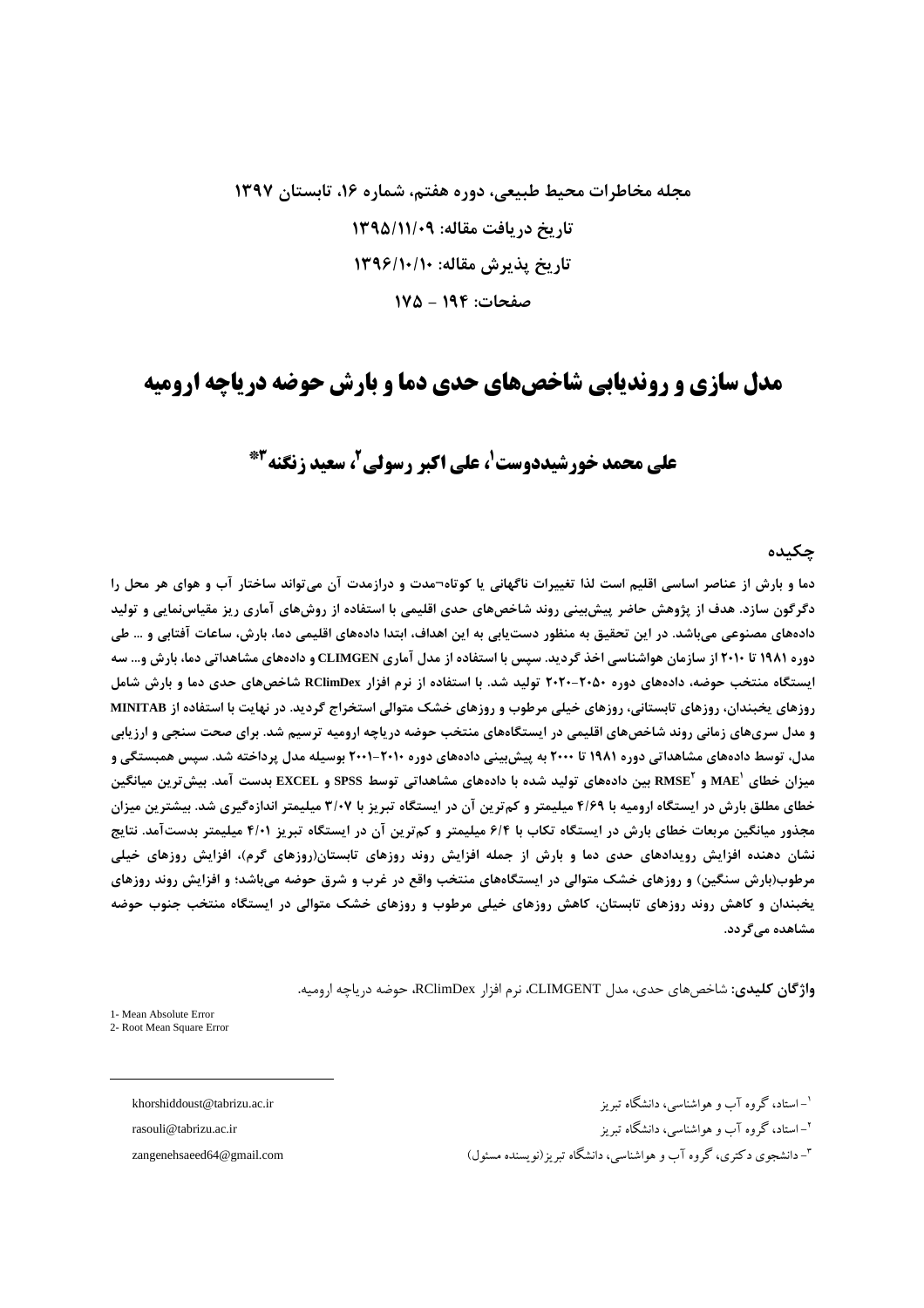#### مقدمه

 $\sqrt{9}$ 

از آنجا که دما و بارش از عناصر اساسی اقلیم است لذا تغییرات ناگهانی یا کوتاه مدت و درازمدت آن می تواند ساختار آب و هوای هر محل را دگرگون سازد. پیش بینی دما و بارشهای حدی به عنوان مهمترین پارامترهای اقلیمی با توجه به تغییرات اقلیمی، گرمایش جهانی و خشکسالیها قطعاً فرصت بیشتری را جهت برنامهریزی و ارائه تمهیدات لازم در اختیار برنامهریزان قرار میدهد. برای پیشبینی اطلاعات هواشناسی مدلهای مختلفی توسط پژوهشگران معرفی شده است. مدلهای WGEN (ریچارد سون و رایت ٰ، ۱۹۸۴)، WXGEN (شارپلی و ویلیامز ٔ، ۱۹۹۰)، USCLIMATE (جانسون و همكاران ٌ، ۱۹۹۶)، CLIGEN (آمولد و البوت ٌ، ۱۹۹۶)، CLIMAX (دانوسو ْ، ۱۹۹۷) و CLIMGEN (استوکل و همکاران <sup>ت</sup>، ۱۹۹۸) را می توان نام برد. اکثر این مدل۱ها برای پیش بینی دادههای هواشناسی، از دادههای ثبت شده در ایستگاههای هواشناسی استفاده می *ک*نند(سیمینو و جمیسون <sup>۷</sup>، ۱۹۹۹). سیمینو و همکاران <sup>۸</sup> (۱۹۹۸) به بررسی و مقایسه دو مدل LARS-WG و WGEN بر روی ۱۸ ایستگاه در آمریکا، آسیا و اروپا پرداختند که نتایج این مقایسات بیانگر توانایی بالای مدل لارس در تولید داده برای اقلیمهای متفاوت بود.

در مطالعه|ی ارزیابی مدل CLIMGEN و پیش بینی اطلاعات هواشناسی برای منطقه تبریز مورد بررسی قرار گرفته است و نتایج نشان می دهد که مدل CLIMGEN مقادیر دمای هوا، درصد رطوبت نسبی و بارش را با دقت مناسبی مورد پیشبینی قرار داده است(رشید نیقی و همکاران،۱۳۸۹). این مدل توسط محققان زیادی در نقاط مختلف دنیا آزمون شده و مورد تایید قرار گرفته است(استوکل و همکاران، ۲۰۰۱).

مک کاگو و همکاران ۲۰۰۳) توانمندی مدل CLIMGEN را برای شبیهسازی پارامترهای هواشناسی در ایستگاههای انتاریوی جنوبی در کانادا مورد مطالعه قرار دادند. نتایج نشان می۱دهد که مدل مذکور از توانایی خوبی برای شبیهسازی پارامترهای هواشناسی برخوردار است. در مطالعهای دیگر سه مدل SDSM <sup>۱۰</sup>۰ LARS-WG و شبکه عصبی مصنوعی مورد آزمون قرار گرفته است. نتایج حاکی از آن بوده که مدل SDSM در سطح اطمینان ۹۵ درصد دادههای مشاهداتی را بهتر از سایر مدلها ریزمقیاس مینماید (خان و همکاران <sup>۱٬</sup> ۲۰۰۶).

در تحقیقی دیگر موریا و همکاران<sup>۲۰</sup>(۲۰۰۶) اطلاعات مورد استفاده از ۱۴ ایستگاه باران سنجی در جنوب پرتغال را اخذ کرده و در یک مدل لگاریتمی خطی قرار دادند. در تحقیق مذکور نتایج ارزیابی تقاطعی در محل ایستگاهها بسیار

- 2 -Sharpley and Williams 3-Johnson et al.
- 
- 4 -Amoled and Elliott 5-Donoso
- 6 -Stockle et al
- 7 -Semenov & Jamieson
- 8 -Semenov et al
- 9 -Mc kaguo
- 10- Statistical Down Scaling Model
- 11- Khan et al
- 12-Moria et al.

<sup>1-</sup> Richardson and Wright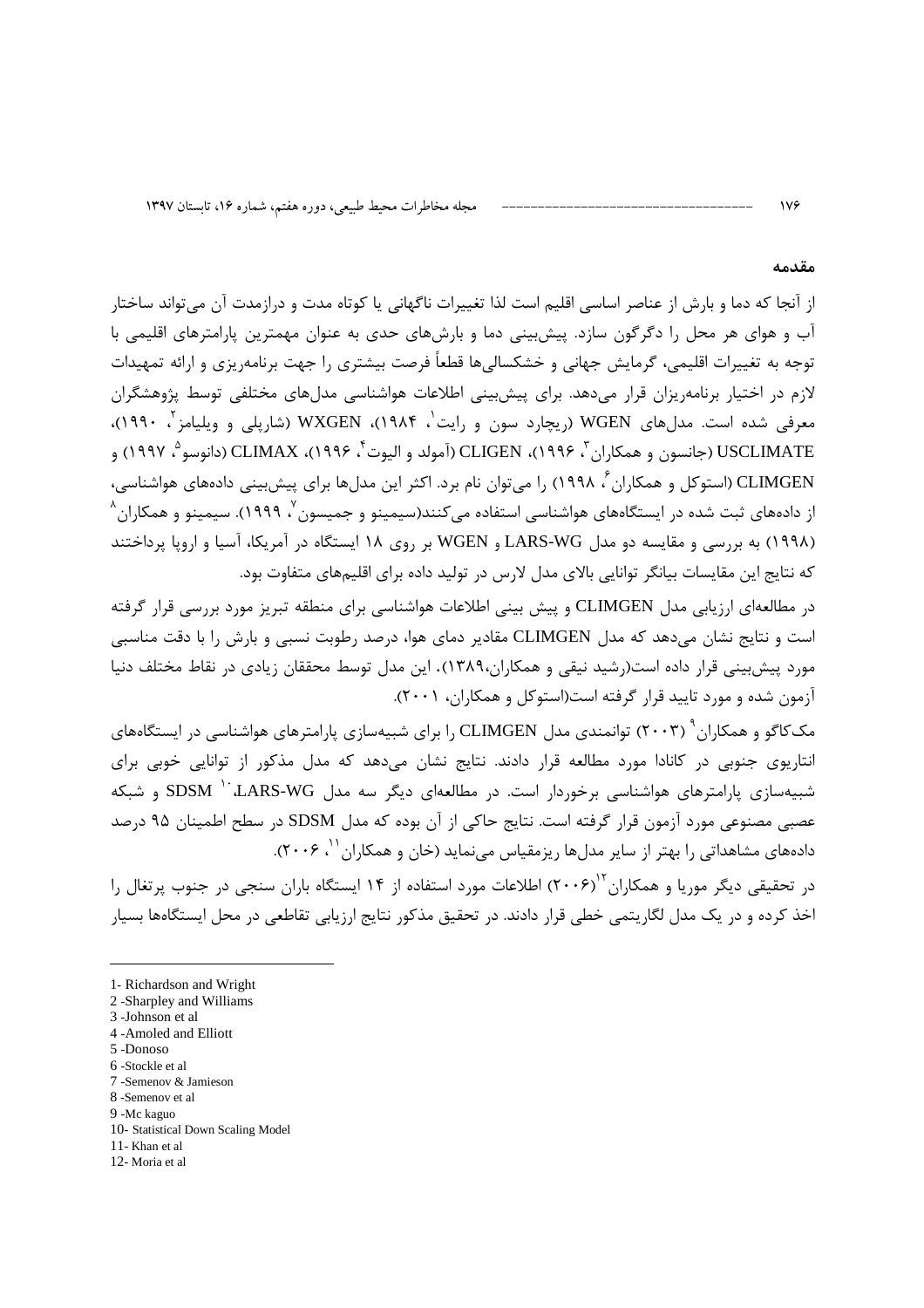خوب ارزیابی شدهاند. اویامکین و همکاران (۲۰۱۰) به تجزیه و تحلیل سری زمانی بارش و دما در جنوب غرب نیجریه پرداختند که بحث در مورد گرم شدن جهانی و اثرات این گرم شدن بر جنبههای مختلف حائز اهمیت است، آنها به دو پارامتر مهم اقلیمی یعنی دما و بارش پرداختند و با استفاده از مدل ARIMA در یک سری زمانی به پیشبینی آینده این سری پرداختند و به نتایج قابل قبولی در راستای اهدافشان رسیدند.

جهانبخش اصل و قویدل رحیمی (۱۳۸۳) مدلسازی روند بارش و پیش بینی خشکسالی های حوضه آبریز دریاچه اروميه را مورد مطالعه قرار دادهاند. نتايج اين تحقيق نشان مىدهد كه بهطور كلى از نظر شدت وقوع خشكسالى، ایستگاههای مورد مطالعه خشکسالیهای ضعیف تا متوسطی را نشان میدهند ولی خشکسالی بسیار شدید در طول دوره آماری مشاهده نگردید. از بررسی روند بارش و محاسبات مربوط به پیش بینی بارش سالهای آتی که با استفاده از سریهای زمانی انجام گرفته است، در اکثر ایستگاهها وقوع خشکسالی قابل پیش بینی است.

علیجانی و همکاران (۱۳۹۰) تغییرات کمینهها و بیشینههای سالانه دما در ایران را مورد بررسی قرار دادند، نتایج تحقیق حاکی از تقریبا دو برابر بودن تغییرات در میانگین دماهای حداقل در مقایسه با میانگین دماهای حداکثر است. فرج;اده و همکاران(۱۳۹۱) به ارزیابی تغییرات اقلیم ایستگاه تبریز در دوره آماری ۲۱۰۰-۲۰۱۰ با استفاده از ریزمقیاس نمایی دادههای مدل LARS-WG پرداختهاند. نتایج این مطالعه نشان داد که بهطور کلی عملکرد مدل لارس در مدلسازی متغیرهای هواشناسی تحت بررسی مناسب است و میتوان از آن جهت بازسازی دادههای ایستگاهها در دوره گذشته و یا تطویل این دادهها به دوره آینده بهره جست. همچنین نتایج نشان از افزایش شدت و مدت دماها در مقابل میانگین دمای دوره ۲۰۰۷–۱۹۸۷ را دارند.

در تحقیق دیگری بررسی روند دما و بارشهای روزانه حدی در حوضه دریاچه ارومیه بوسیله رضایی بنفشه و همکاران (۱۳۹۰) مورد مطالعه قرار گرفته است. نتایج نشان میدهد که شرایط اقلیمی در طی دوره مورد بررسی در این منطقه تغییر پیدا کرده است. بهطوری که تعداد روزهای تابستانی و شبهای گرم بطور معنیداری افزایش و تعداد روزهای سرد و شبهای سرد بهطور معنیداری کاهش یافته است.

ارزیابی روند و جهش نمایههای حدی دما و بارش در استان هرمزگان توسط رحیمزاده و همکاران (۱۳۹۰) مورد بررسی قرار گرفته و نتایج کلی حاصل از این بررسی نشان دهنده تشدید گرمایش و کاهش بارش در این استان بوده است. مطالعه روند تغییرات گرما و بارش در غرب و شمال غرب ایران با استفاده از روشهای پارامتری و ناپارامتری توسط امیدوار و سالاری (۱۳۹۲) مورد بررسی قرار گرفته است و نتایج نشان میدهد که سریهای سالانه هر چهار روش فوق (روشهای پارامتری و ناپارامتری) دادههای بارندگی و دما در برخی ایستگاههای منطقه کاهش و در برخی ديگر افزايش داشته است.

خورشیددوست و همکاران(۱۳۹۲) روند تغییرات شاخصهای حدی دما و بارش را مورد مطالعه قرار دادهاند. نتایج این پژوهش نشان میدهد که شاخصهای حدی سرد روند کاهشی و شاخصهای حدی گرم روند افزایشی محسوسی دارند، شاخصهای حدی بارش شدید و بلند مدت نیز روند کاهشی با شیب بسیار کمی را نشان میدهند. توزیع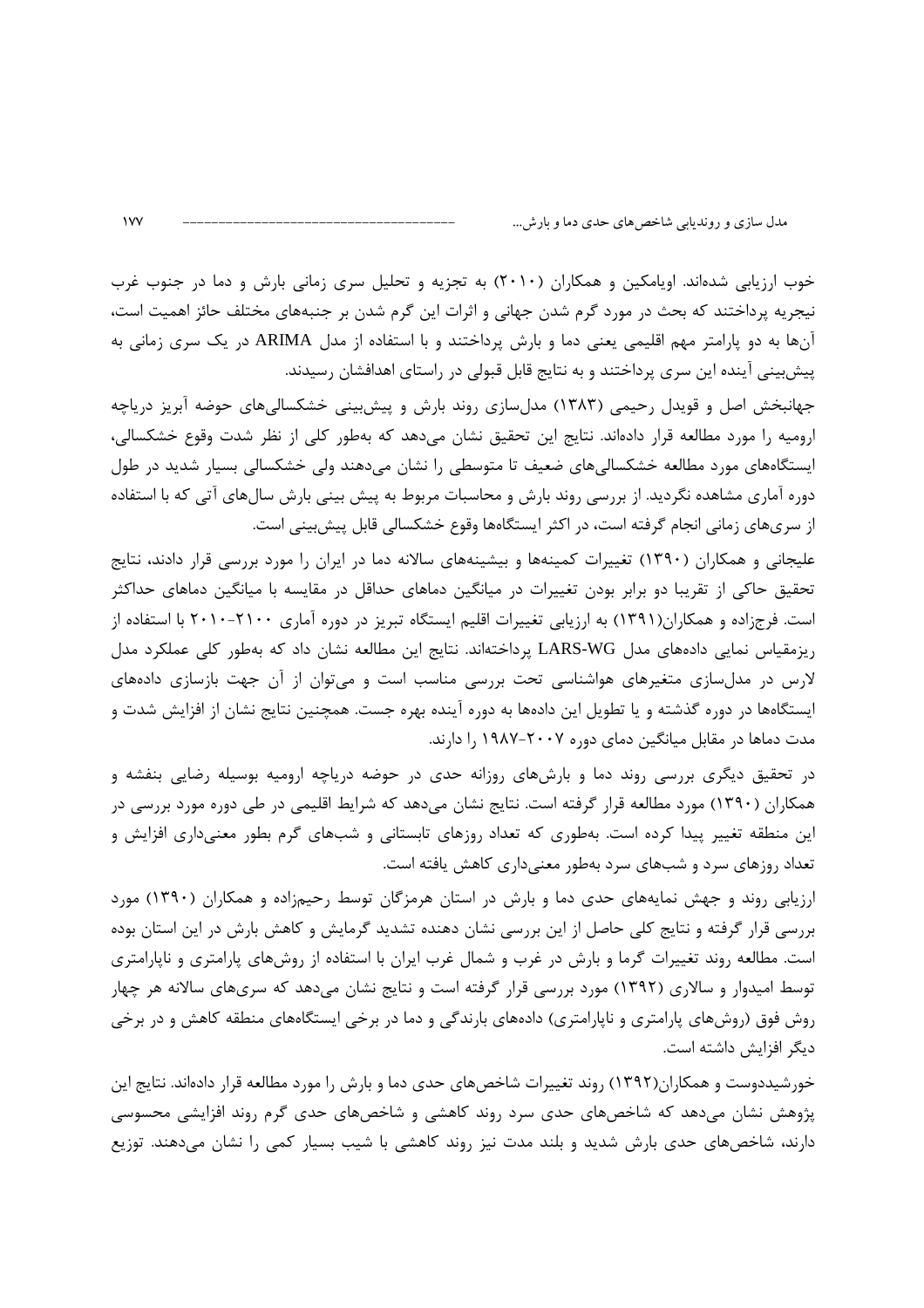دنبالههای سری زمانی دمای حداقل و دمای متوسط با هم هماهنگی داشته و هردو گرمایش متقارنی را نشان میدهند که هماهنگ با روند افزایش گرمایش جهانی میباشد.

در پژوهشی دیگر رضایی بنفشه و همکاران (۱۳۹۴) به واکاوایی رفتار بارشهای حدی در ارتباط با عوامل موثر بر بارش در غرب و شمالٍغرب پرداختهاند. نتایج این تحقیق نشان میدهد که تنها در ایستگاه سنندج روند نمایههای حدی بارش افزایشی بوده است. گرچه برخی از نمایهها در ایستگاههایی محدود دارای روندی افزایشی بودهاند، اما بطور کلی نتایج نشان میدهد که بارشهای حدی این منطقه در طی ۵۰ سال گذشته دارای روندی کاهشی است که این روند کاهشی در ارتباط با رفتار نمایههای دورپیوندی AO ،NAO و ENSO و همچنین مراکز فشار تاثیرگذار بر بارش منطقه اعم از پرفشار سیبری، کمفشار سودانی و کمفشار مدیترانه است و سبب کاهش در بارشها در غرب و شمالغرب کشور میشوند. در این پژوهش با توجه به هدف مطالعه که بررسی روند رویدادهای حدی دما و بارش در شمال غرب ایران می باشد، بنابراین شاخصهای حدی اقلیمی منتخب شامل روند روزهای یخبندان، روزهای گرمسیری، روزهای بارش سنگین و روزهای خشک متوالی مورد بررسی قرار می گیرند.

دادهها و روشها منطقه مورد بررسی، حوضه دریاچه ارومیه در شمالغرب ایران قرار دارد و شامل بخشی از استانهای آذربایجان شرقی و آذربایجان غربی و کردستان میباشد. با توجه به قرارگیری دریاچه ارومیه در منطقه شمالغرب ایران و افت آب این دریاچه در سالهای اخیر، مطالعات پیشبینی روند دما و بارش در این منطقه حائز اهمیت میباشد. شکل ۱ موقعیت منطقه مورد مطالعه و ایستگاههای سینویتیک منتخب را نشان می دهد.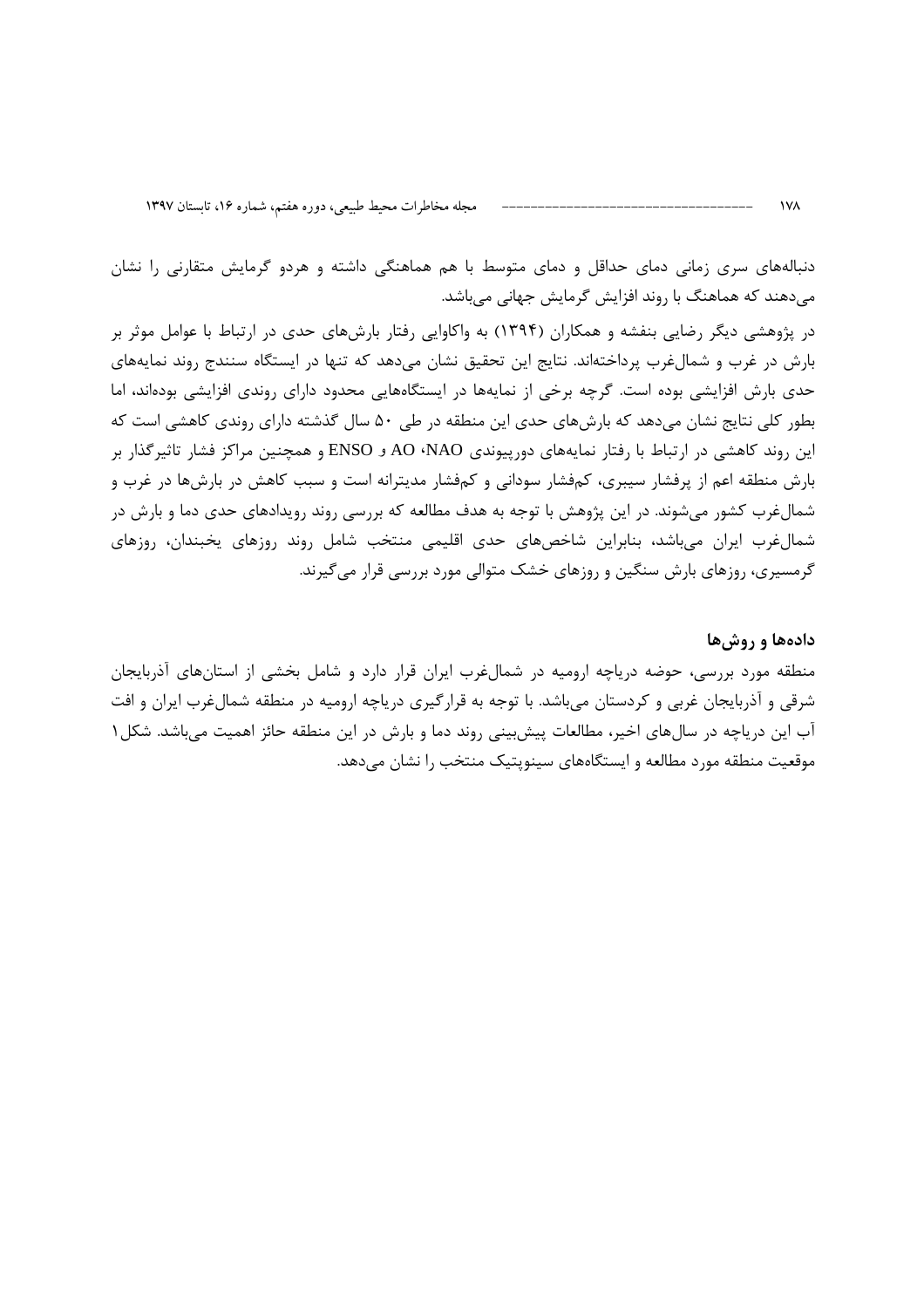

شکل۱: موقعیت منطقه مورد مطالعه و ایستگاههای سینوپتیک منتخب

در این پژوهش، دادههای اقلیمی دما، بارش، ساعات آفتابی و … ایستگاههای همدید منطقه مورد مطالعه طی دوره آماری ۱۹۸۱-۲۰۱۰ از مرکز آمار سازمان هواشناسی اخذ گردید. جهت پیشبینی و تولید دادههای آماری دوره ۲۰۲۰ تا ۲۰۵۰ از مدل آماری CLIMGEN استفاده شد. برای سنجش کارایی مدل، دادههای هواشناسی روزانه از دوره پایه تا ۲۰۰۱ جهت پیشبینی دادههای هواشناسی برای سالهای ۲۰۰۱ تا ۲۰۱۰ استفاده گردید. همبستگی بین دادههای تولید شده و دادههای مشاهداتی توسط SPSS صورت گرفت. الکساندر و همکاران <sup>۱</sup> (۲۰۰۶) ۲۷ شاخص را برای تغییرات اقلیمی معرفی کردهاند که استفاده از هریک از این شاخصها متناسب با شرایط اقلیمی حاکم بر مناطق مختلف جهان متفاوت است و هر محقق با توجه به شرايط آب و هوايي منطقه و هدف مورد تحقيق، يک دسته از این شاخصها را مورد مطالعه قرار میدهد. شانزده شاخص از بیست و هفت شاخص، مربوط به دما و یازده شاخص دیگر مربوط به بارش میباشد تمام شاخصهای مورد نظر از طرف مرکز ETCCDMI معرفی شدهاند.

 $\overline{a}$ 

<sup>1</sup>- Alexander et al.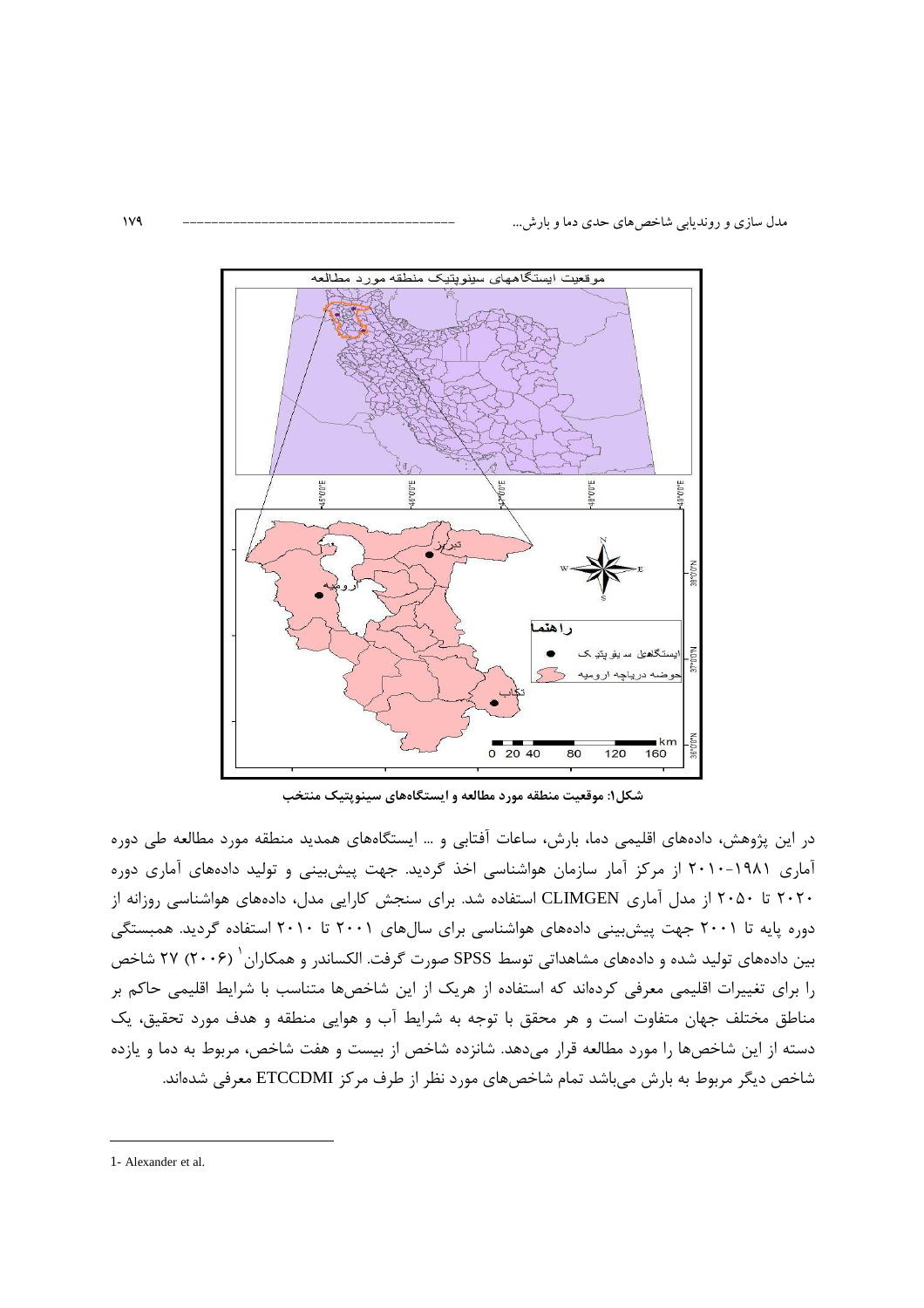در ادامه با دادههای شبیهسازی شده (۲۰۵۰–۲۰۲۰)، شاخصهای حدی دما و بارش با استفاده از نرم افزار RClimDex بدست آمده و با توجه به هدف مورد مطالعه که بررسی روزهای سرد، گرم، مرطوب و خشک و آزمون وجود روند در آینده میباشد، ۴ شاخص از ۲۷ شاخص حدی که شامل روزهای یخبندان، روزهای گرمسیری، روزهای خیلی مرطوب و فراوانی روزهای خشک متوالی است، مورد بررسی قرار گرفتند (جدول۱). یک سری دارای روند در واقع یک سری ناایستا است؛ زیرا میانگین این سری ثابت نیست و دستخوش تغییرات دراز مدت میباشد. برای پیشبینیهای دراز مدت، اغلب برازش یک منحنی روند به مشاهدات و برون یابی آن مفید است. شاخصهای آستانهای دما و بارش توانایی زیادی در نمایش تغییرات اقلیمی در طول یک دوره بلند مدت زمانی دارند در اغلب موارد تغییرات اندک در آستانهها سبب واکنش سریع محیطهای انسانی و طبیعی میشود به همین دلیل محققان در بررسیهای روند تغییرات اقلیمی بررسی آستانهها را مهمتر از میانگینهای دادههای اقلیمی میدانند. این شاخصهای حدی دما و بارش بر اساس دادههای روزانه بدست میآیند (پترسون و همکاران، ۲۰۰۱). لذا در این تحقیق سعی شده است که تحلیل روند تغییرات شاخصهای حدی حوضه دریاچه ارومیه بر اساس آستانههای دما و بارش محاسبه شود. یک سری دارای روند در واقع یک سری ناایستا است؛ زیرا میانگین این سری ثابت نیست و دستخوش تغییرات درازمدت می باشد. برای پیش بینی های دراز مدت، اغلب برازش یک منحنی روند به مشاهدات و برون یابی آن مفید است. برای بررسی وجود روند در دادهها در این مطالعه از یک مدل روند خطی به شکل  $\theta_t+\theta_1 t+\cdots$  به دادهها برازش میدهد؛ که در این تحقیق، آزمون وجود روند با استفاده از نرم افزار MINITAB و مدل سری زمانی انجام گرفت و میزان شیب تغییرات با استفاده از آزمون ناپارامتری تخمینگر شیب سن بدست آمد.

| معرفي نمايه                                                                              | نام نمایه                  | <b>رديف</b> |
|------------------------------------------------------------------------------------------|----------------------------|-------------|
| فراوانی روزهایی که دمای کمینه آنها کمتر از $\mathbf{C}$ ۰ باشد. (روزهای یخبندان)         | (Forst day) FDO            |             |
| فراوانی روزهایی که حدأکثر دمای آنها بیشتر از C ° ۲۵ باشد. روزهای گرمسیری(تابستانی)       | (Summer days) SU25         |             |
| مجموع میانگین بارشی که ازصدک ۱۹۵م بیشترباشد. (روزهای خیلی مرطوب)                         | (Very wet days) R95P       |             |
| روزهایی که بارندگی آنها مساوی و یا کمتر از ۱ میلیمتر است. (فراوانی روزهای خشک<br>متوالي. | (Consecutive dry days) CDD |             |

جدول١: تعريف نمايههاي حدى اقليمي انتخابي

### مدل آماری CLIMGEN

 $\lambda$ 

CLIMGEN به عنوان یک مولد دادههای هواشناسی تصادفی، قابلیت برآورد پارامترهای بارندگی، دما، تابش خورشیدی، نقطه شبنم، رطوبت نسبی و سرعت باد برای یک مکان جغرافیایی مشخص را دارد (ژانگ $\langle \mathbf{y}, \mathbf{y} \rangle$ . مدل CLIMGEN در مکانهای زیادی از جهان برای مثال شمال آمریکا، آفریقا و استرالیا آزمون شد (کو و همکاران ٰ،

<sup>1-</sup> Zhang et al.

<sup>2-</sup> Kou et al.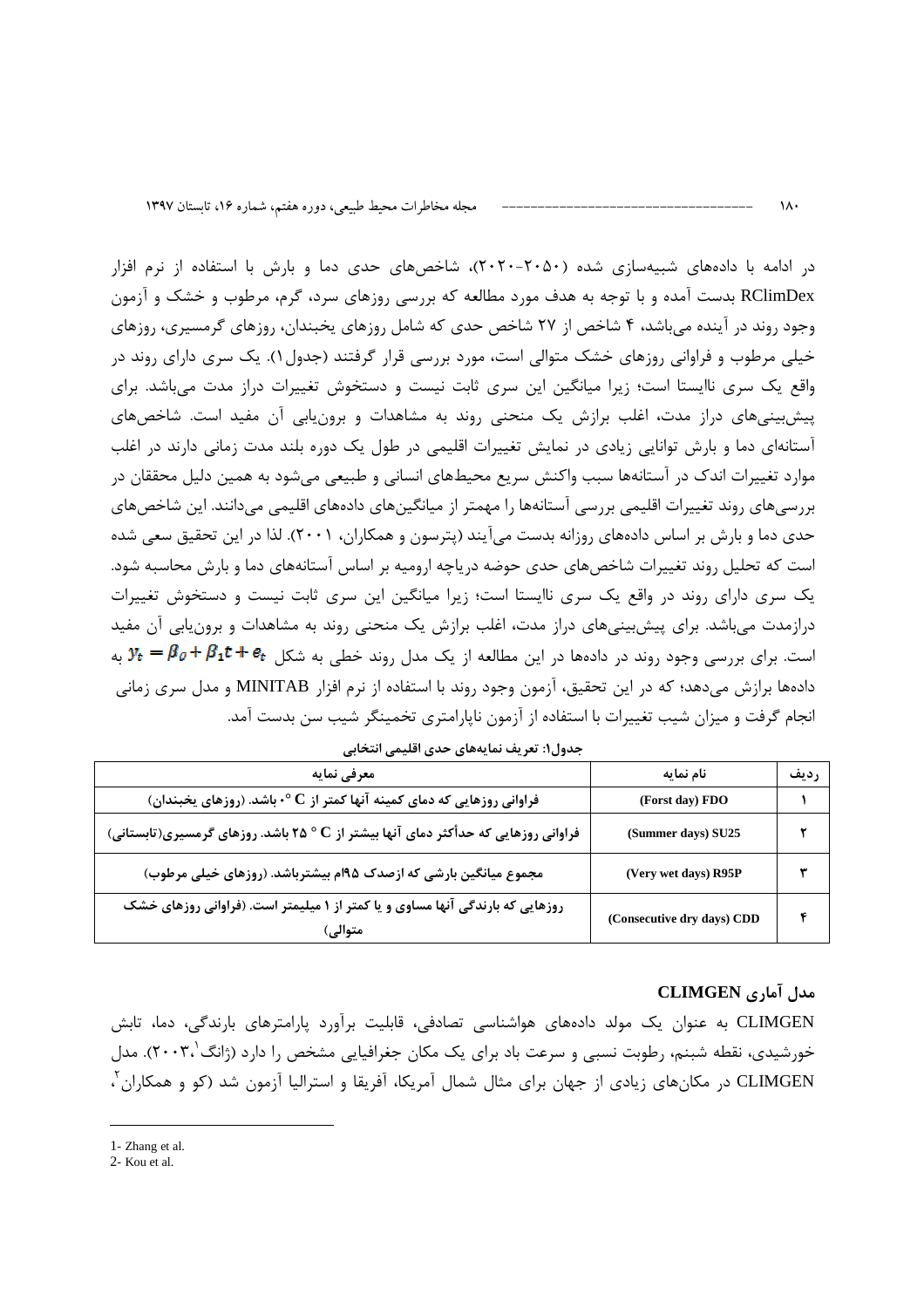۲۰۰۷). مدل CLIMGEN رخداد بارندگی روزانه را با استفاده از روش زنجیره مارکف شبیهسازی می کند که اساس کار آن دورههای خشک و مرطوب است (مک کاگو و همکاران، ۲۰۰۳).

CLIMGEN نسخه ارتقاء یافته مدل WGEN می باشد که در سال ۱۹۹۰ در دانشگاه ایالتی واشنگتن توسط کمیل توسعه يافت. اين مدل توانايي توليد متغيرهاي دماي بيشينه، دماي كمينه، سرعت باد، ساعات آفتابي و بارش را دارد، برای تولید عوامل هواشناسی نیاز به گرفتن حداقل ۲۵ سال دادهی بارش، ۱۰ سال دما، ۵ سال تابش خورشیدی، ۷۳۰ روز سرعت باد و درصد رطوبت نسبی دارد (رشید نیقی و همکاران، ۱۳۸۹) که بارش در مقیاس روزانه و ماهانه به روش زیر تولید می شود:

در فرآیند تولید بارش توسط CLIMGEN هم احتمال وقوع و هم مقدار بارش محاسبه می شود. برای برخی کاربردها ممکن است شدت و مدت بارش نیز مورد نیاز باشد. وقوع بارش روزانه با استفاده از زنجیره مارکف دو حالته برای تولید تعداد و توزیع بارش انجام میگیرد. احتمال وقوع یک روز تر بعد از یک روز خشک با α و احتمال وقوع یک روز خشک بعد از یک روز تر با β نشان داده میشود. روزی که بارش آن ۰/۲۵ میلیمتر یا بیشتر باشد، روزتر در نظر گرفته می شود. در این صورت زنجیره مارکف دو حالته برای ترکیب احتمالات شرطی به این صورت خواهد بود:

$$
P(W/D) = \alpha
$$
  
\n
$$
P(D/D) = 1 - \alpha
$$
  
\n
$$
P(D/W) = \beta
$$
  
\n
$$
P(W/W) = 1 - \beta
$$
 (1)

كه د, آن:

احتمال وقوع یک روز تر بعد از یک روز خشک میباشد، احتمال وقوع یک روز خشک بعد از یک روز خشک میباشد، احتمال وقوع یک روز خشک بعد از یک روز تر میباشد، احتمال وقوع یک روز تر بعد از یک روز تر میباشد.  $P(W/W)$ 

مقادير احتمالات بالا براي هر ماه از طريق تجزيه و تحليل بارشهاي بلند مدت ايستگاه مورد مطالعه محاسبه میشود. در روزی که مشخص شد بارش رخ میدهد، مقدار بارش بر اساس احتمال تجمعی توزیع ویبول محاسبه میشود. سلکر و هایث $^{'}$ (۱۹۹۰) نشان دادند که توزیع ویبول بهترین توزیع برای ۳۳ ایستگاه هواشناسی آمریکا در شرق کومھای راکے مے باشد.

فرض دیگر مدل CLIMGEN این است که توزیع ویبول برازش مناسبی بر مقادیر بارش روزانه دارد که احتمال تجمعي آن بهصورت رابطه ذيل تعريف مي شود.

 $\overline{a}$ 

<sup>1</sup>- Selke &Haith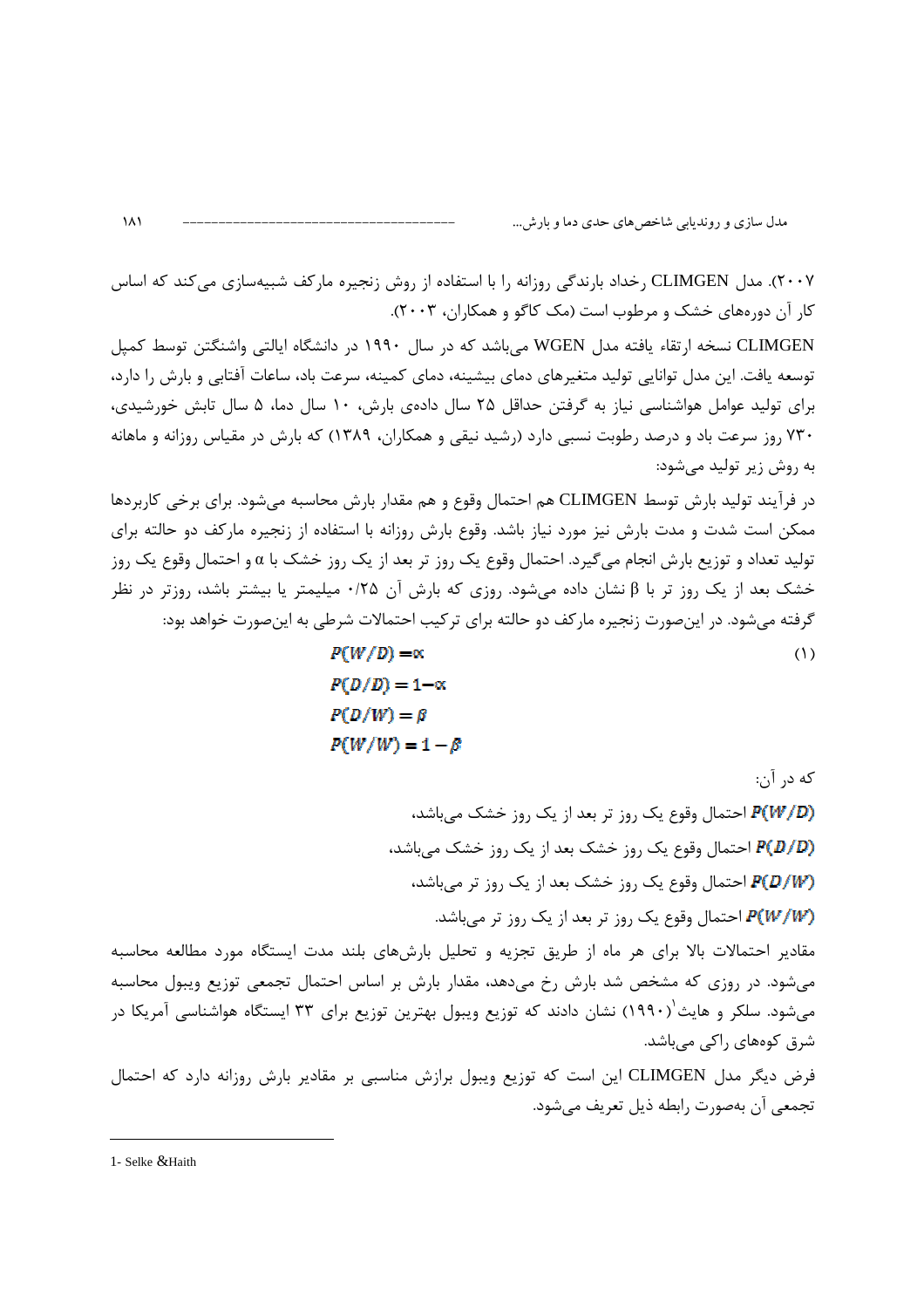مجله مخاطرات محيط طبيعي، دوره هفتم، شماره ١۶، تابستان ١٣٩٧

$$
F_R(r) = 1 - \exp\left[-\left(\frac{r}{\beta}\right)^{\alpha}\right]
$$
 (1)

که در آن (FR(r احتمال تجمعی مقدار بارش کوچکتر یا مساوی r و  $a$ رامترهای توزیع می باشند. با استفاده از روش معکوس و تبدیل توزیع متغیر یکنواخت استاندارد به توزیع ویبول، مقدار بارش در روزهای بارانی از رابطه ذیل تعیین مے شود.

$$
r = \beta(-\ln u_t)^{\frac{1}{\alpha}}
$$
 (7)

مدل CLIMGEN در تولید دمای کمینه(Ta) و دمای بیشینه (Tx) از روش ریچاردسون <sup>۱</sup> استفاده می کند؛ که در این روش دماهای حداکثر و حداقل را به عنوان فرآیندهای تصادفی چندگانه در نظر می گیرد که میانگین و انحراف معیار آنها توسط وضعیت بارش تر و خشک مشخص میگردد. سریهای زمانی باقیماندههای دماهای حداکثر و حداقل بهوسیله انتقال میانگینهای دورهای و تاثیر انحراف معیار بهدست میآیند. بر طبق این روش، با فرض ایستایی ضعیف ایستایی مرتبه دوم) دادهها، رابطه بین متغیرهای  $T_x$  و  $T_n$  به شکل مدل اتورگرسیونی چند متغیره مرتبه اول $($ بەصورت ذیل بیان مے شود.

$$
z_t(j) = Az_{t-1}(j) + B\varepsilon_t(j)
$$
\n<sup>(\*)</sup>

T<sub>n</sub> و (j) محماتریس ۲×۲ برای روز T است که درایههای آن، باقیماندههای استاندارد شده T<sub>x</sub> (به ازای j=1) و T<sub>n</sub> (به ازای 2=j)، ،E ماتریس (×۲ شامل مولفههای تصادفی مستقل است و فرض می شود که از توزیع نرمال با میانگین صفر و واریانس تبعیت میکند. A و B ماتریسهای ۲×۲ هستند که عناصر آنها به گونهای تعریف میشوند که توالیهای جدید دارای ضرایب دورهای و همبستگی مطلوب باشند. پس از محاسبه ،Z مقادیر روزانه  $Tx$  و Tn از رابطه ذیل برآورد مے شوند.

$$
X_t(j) = z_t(j)S_t(j) + X(j)
$$
 (a)

که در این فرمول (X،(j) مقادیر روزانه  $T_x$  (به ازای $\mathrm{I}$ ()،  $\mathrm{S}_{\mathrm{t}}(\mathrm{j})$  و  $\overline{\mathrm{X}}(\mathrm{j})$  به ترتیب، انحراف معیار و میانگبن متغیر j برای روز t است. مقادیر (X(j و S1() بسته به وضعیت تری یا خشکی یک روز معین فرق میکند (استوکل و  $\overline{\rm X}$ (j) ر همكاران،١٩٩٩).

### صحت سنجى مدل

۱۸۲

جهت صحت سنجی مدل خصوصیات دادههای مشاهداتی و شبیهسازی شده جهت تعیین تفاوتهای آماری بین دو گروه از دادهها مورد تجزیه و تحلیل قرار گرفت. بنابراین به منظور ارزیابی و مقایسه نتایج حاصل از روشها و

<sup>1-</sup> Richardson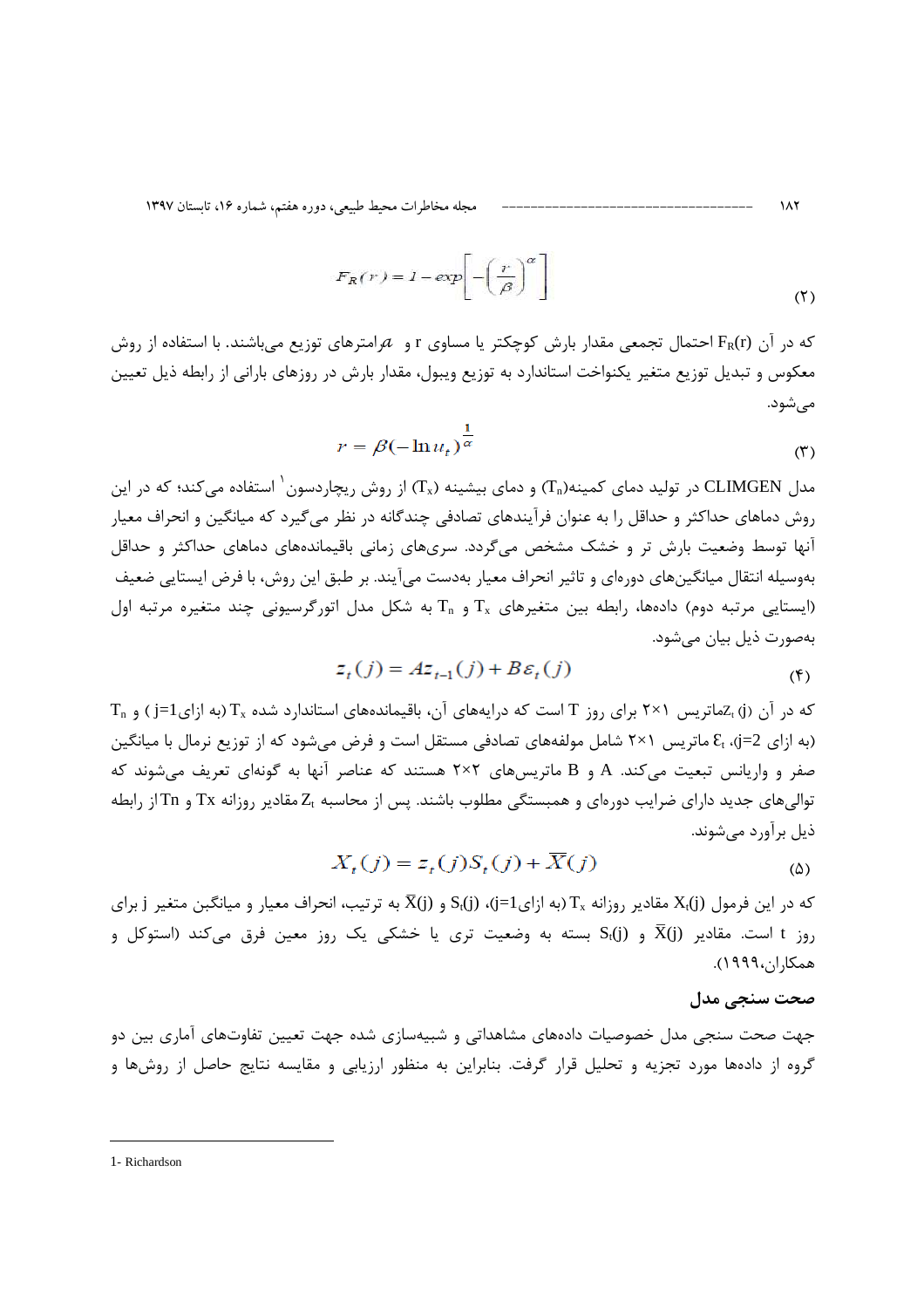مدلهای بهکار برده شده در این تحقیق، از شاخصهای آماری مانند جذر میانگین مربعات خطا<sup>'</sup>(RMSE)، میانگین قدر مطلق خطا $\rm{MAE}^{\nu}$  و ضريب همبستگي $\rm{R^{2)}}^{\nu}$  استفاده شده است. فرمول اين معيارها به شكل زير مىباشد:

$$
RMSE = \sqrt{\sum_{i=1}^{n} \left(\frac{(obs - pre)}{n}\right)}
$$
 (9)

$$
R^{2} = \frac{\sum_{i=1}^{n} (obs - \overline{obs})(pre - \overline{pre})}{\sqrt{\sum_{i=1}^{n} (obs - \overline{obs})^{2} \sum_{i=1}^{n} (pre - pre)^{2}}}
$$
(V)

$$
MAE = \frac{\sum_{i=1}^{N} |obs - pre|}{N}
$$
 (A)

 $P^{p e}$  در معادلات فوق،  $\mathrm{obs}^*$  مقادیر مشاهداتی، ( $\overline{\mathrm{obs}}$  میانگین مقادیر مشاهداتی) و  $\mathrm{pre}^{\mathrm{o}}$ مقادیر پیشبییی شده، ( میانگین مقادیر پیش بینی) بوسیله شبکه مدل و N تعداد کل دادهها در هر مرحله از آزمون است. هرچه مقدار RMSE و MAE به صفر و مقدار R به یک نزدیکتر باشد، نشان دهنده نزدیکتر بودن مقادیر مشاهده شده و پیش بینی شده به یکدیگر و دقیقتر بودن آنها در هر مرحله است. ضریب همبستگی توسط نرمافزار SPSS، مجذور مربعات خطا و میانگین قدر مطلق خطا نیز در EXCEL مورد بررسی قرار گرفته است.

#### تخمینگر شیب سن

سن ۱۹۶۸) با توسعه و بسط یک سری مطالعات آماری که تایل ۱۹۵۰) به انجام رسانده بود. یک روش ناپارامتری را جهت تحلیل سریهای زمانی ارائه نمود. این روش نیز همانند روش من کندال از تحلیل تفاوت بین مشاهدات یک سری زمانی بهره می گیرد. همچنین این آزمون در هنگام وجود دادههای گمشده، بهراحتی قابل استفاده می باشد. اساس این روش بر محاسبه یک شیب میانه برای سری زمانی و قضاوت نمودن در مورد معنیداری شیب بهدست آمده در سطوح اعتماد مختلف میباشد. مراحل کلی آزمون به شرح زیر میباشد:

محاسبه شیب بین هر جفت داده مشاهدهای با استفاده از رابطه زیر:

$$
Q = \frac{\text{Xt} - \text{Xs}}{\text{t} - \text{s}}\tag{9}
$$

<sup>1-</sup> Root Mean Square Error 2- Mean Absolute Error

<sup>3-</sup> Random Error 4- Observed

<sup>5-</sup> Predicted

<sup>6-</sup>Sen

<sup>7-</sup> Theil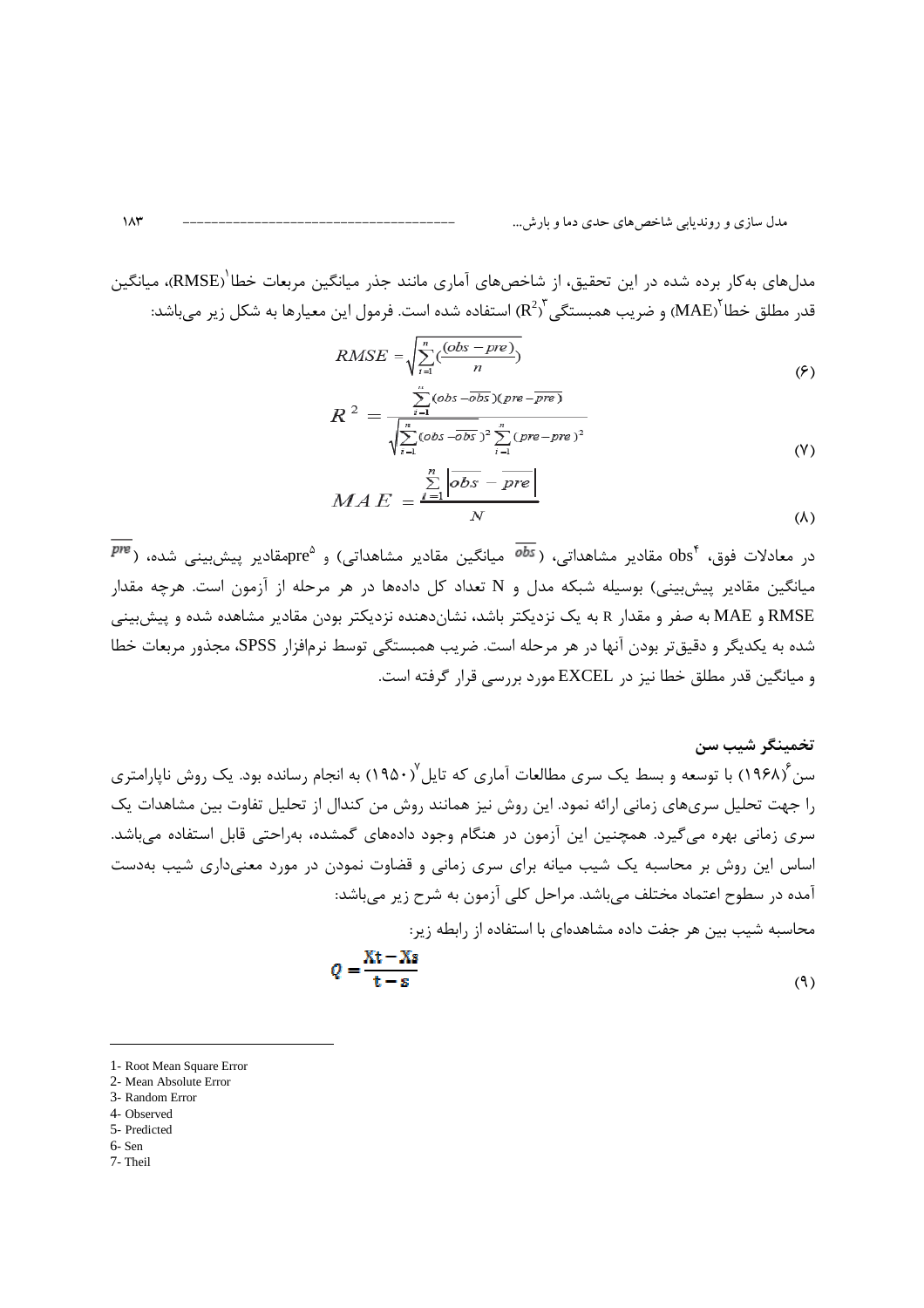در این رابطه xt و xs به ترتیب دادههای مشاهدهای در زمانهای t و s بوده است و t یک واحد زمانی بعد از زمان s میباشد. با اعمال این رابطه برای هر دو جفت داده مشاهدهای، یک سری زمانی از شیبهای محاسبه شده بدست میآید که از محاسبه میانه این سری زمانی شیب خط روند(Qmed) حاصل میشود. مقدار مثبت Qmed حاکی از صعودی بودن روند و مقدار منفی آن نشاندهنده نزولی بودن روند میباشد. محاسبه پارامتر Ca در سطوح اطمینان مورد آزمون به کمک رابطه زیر:  $Ca = Z1 - \alpha/2 \times \sqrt{var(s)}$  $(1 \cdot)$ 

که در آن Z آماره توزیع نرمال استاندارد می باشد و در یک آزمون دو دامنه بسته به سطوح اطمینان در نظر گرفته شده می تواند مقادیر مختلفی به خود بگیرد. این آماره برای سطوح اطمینان ۹۵ و ۹۹ درصد به ترتیب برابر با 2/58 و Z=2/58 مى باشد (Salmi et al, 2002).

محاسبه حدود اعتماد بالا و پایین(M1 و M2) به کمک رابطه زیر:

$$
M1 = \frac{N' + Ca}{2}
$$
  

$$
M2 = \frac{N' + Ca}{2}
$$
 (11)

### که 'N تعداد شیبهای محاسبه شده در رابطه ۹ میباشد.

مرحله نهایی آزمون سن، بررسی حدود اطمینان محاسبه شده میباشد. بدین صورت که از بین شیبهای محاسبه شده توسط رابطه ۱۱، M1امین و (M2+1) امین شیبهای استخراج میگردند. در صورتی که عدد صفر در دامنه بین دو شیب استخراج شده فوق قرار گیرد، فرض صفر پذیرفته شده و به سری زمانی مورد آزمون، نمیتوان هیچ روندی در سطح اطمینان مورد نظر نسبت داد. در غیر این صورت، فرض صفر رد شده و حاکی از وجود یک روند معنیدار در سری زمانی مورد بررسی می باشد.

### نتايج و بحث

 $\lambda$ ۴

برای راستی آزمایی مدل CLIMGEN نخست با استفاده از دادههای مشاهداتی بارش دوره پایه، دادههای دوره ۲۰۰۱-۲۰۱۰ تولید شد. سپس همبستگی بین دادههای ساخته شده توسط مدل و دادههای مشاهداتی با استفاده از SPSS برای هر کدام از ایستگاهها صورت گرفت. همانطور که در جدول ۲ مشاهده میگردد ضریب همبستگی بین دادههای بارش ماهانه تولید شده توسط مدل و دادههای مشاهداتی ایستگاه تبریز در سطح ۰/۰۱ با اطمینان بیش از ۰/۹۹ وجود دارد. جدول ۲ و ۳ نیز ضریب همبستگی بین دادههای بارش ماهانه تولید شده توسط مدل و دادههای مشاهداتی ایستگاه ارومیه و تکاب را نشان میدهد که در سطح ۰/۰۱ با اطمینان بیش از ۰/۹۵ بین این دادهها همبستگی وجود دارد. بیش ترین میانگین خطای مطلق بارش در ایستگاه ارومیه با ۴/۶۹ میلیمتر و کمترین آن در ایستگاه تبریز با ۳/۰۷ میلیمتر اندازهگیری شد. بیشترین مقدار مجذور میانگین مربعات خطای بارش در ایستگاه تکاب با ۶/۴ میلیمتر و کمترین آن در ایستگاه تبریز ۴/۰۱ میلیمتر بدست آمد. شکل ۲ و ۳ و ۴ نشان دهنده مقادیر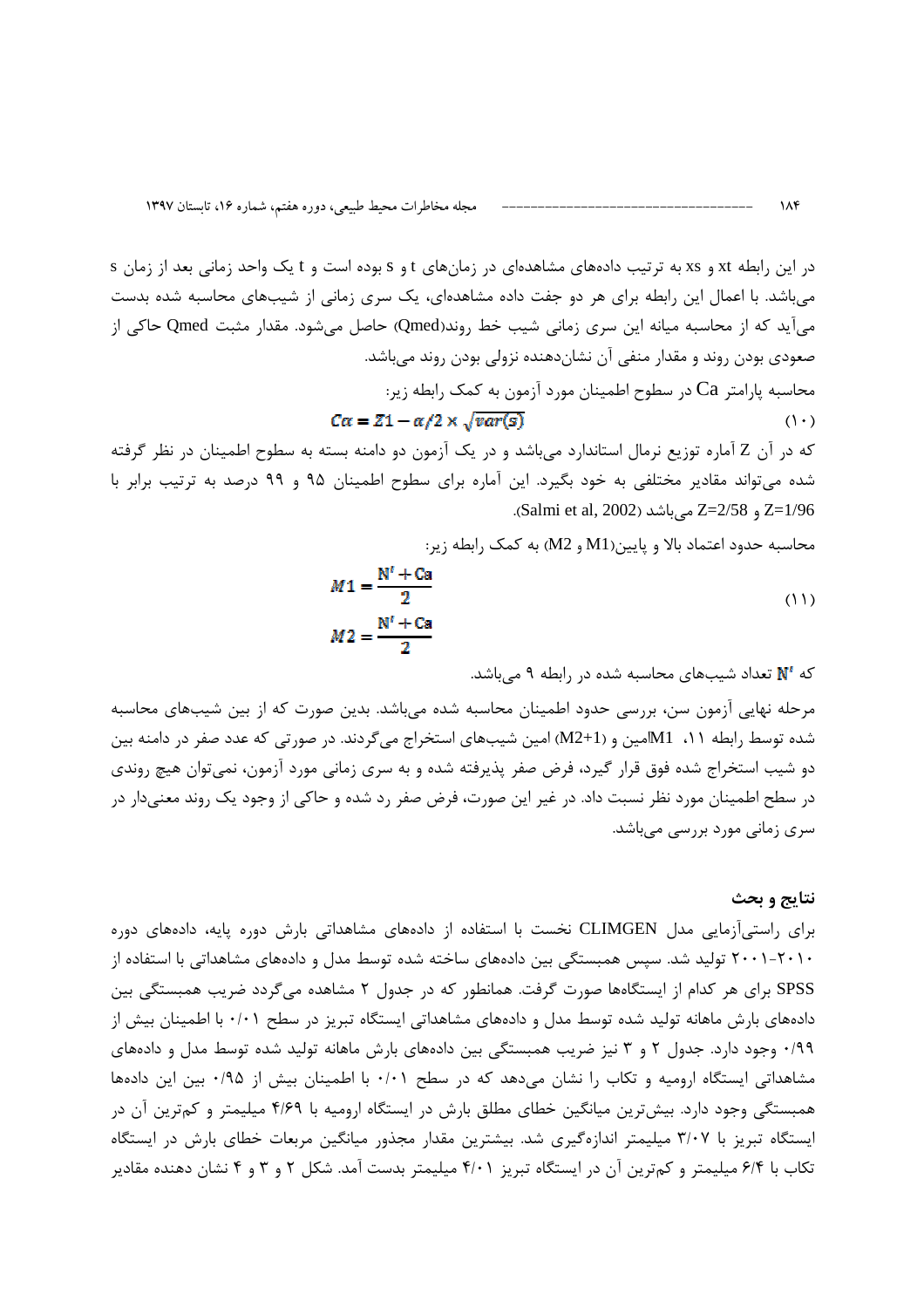بارش مشاهداتی و بارش برآورد شده توسط مدل CLIMGEN در سالهای ۲۰۱۰–۲۰۰۱ در ایستگاه تبریز، ارومیه و تکاب می باشد. همانطور که در شکل مشاهده می گردد روند افت و خیزها در بارش برآورد شده توسط مدل تقریباً هماهنگ با روند افت و خیز در بارش مشاهداتی میباشد. ضریب همبستگی بین حداقل و حداکثر دمای روزانه تولید شده توسط مدل و دادههای مشاهداتی ایستگاه ارومیه در جداول ۵ و ۶ مشاهده میگردد که در سطح ۰/۰۱ با اطمینان بیش از ۰/۸۴ بین این دادهها همبستگی وجود دارد. بررسی ضرایب همبستگی و معنیداری بین دادههای حداقل و حداکثر دمای روزانه تولید شده توسط مدل و مشاهداتی در ایستگاههای دیگر نشان دهنده همبستگی بالای بین دادههای تولید شده و مشاهداتی میباشد.

| ضرایب همبستگی بین میانگین دادههای بارش ماهانه ساخته شده و واقعی |                  |             |
|-----------------------------------------------------------------|------------------|-------------|
|                                                                 | دادەھای مشاھداتی | دادەھاي مدل |
| ضریب همبستگی پیرسون(دادههای مشاهداتی)                           |                  | $.199.***$  |
| معنىدارى                                                        |                  |             |
| تعداد                                                           | ۱۲               |             |
| ضریب همبستگی پیرسون(دادههای مدل)                                | $.199.***$       |             |
| معنىدارى                                                        |                  |             |
| تعداد                                                           |                  |             |

جدول ۲: ضریب همبستگی بین میانگین دادههای بارش ماهانه تولید شده و مشاهداتی ایستگاه تبریز(۲۰۱۰–(۲۰۰۲)

| ضرایب همبستگی بین میانگین دادههای بارش ماهانه ساخته شده و واقعی |                  |             |
|-----------------------------------------------------------------|------------------|-------------|
|                                                                 | دادەھای مشاھداتی | دادەھاي مدل |
| ضریب همبستگی پیرسون(دادههای مشاهداتی)                           |                  | $.1955***$  |
| معنىدارى                                                        |                  |             |
| تعداد                                                           |                  |             |
| ضریب همبستگی پیرسون(دادههای مدل)                                | $.1955***$       |             |
| معنىدارى                                                        |                  |             |
| تعداد                                                           |                  |             |

جدول ۳: ضریب همبستگی بین میانگین دادههای بارش ماهانه تولید شده و مشاهداتی ایستگاه ارومیه(۲۰۱۰–۲۰۰۱)

| ضرایب همبستگی بین میانگین دادههای بارش ماهانه ساخته شده و واقعی |                  |                 |
|-----------------------------------------------------------------|------------------|-----------------|
|                                                                 | دادەھاي مشاھداتى | دادەھاي مدل     |
| ضریب همبستگی پیرسون(دادههای مشاهداتی)                           |                  | $\cdot$ /941 ** |
| معنی داری                                                       |                  |                 |
| تعداد                                                           |                  |                 |
| ضریب همبستگی پیرسون(دادههای مدل)                                | $\cdot$ /901 **  |                 |
| معنی داری                                                       |                  |                 |
| تعداد                                                           |                  |                 |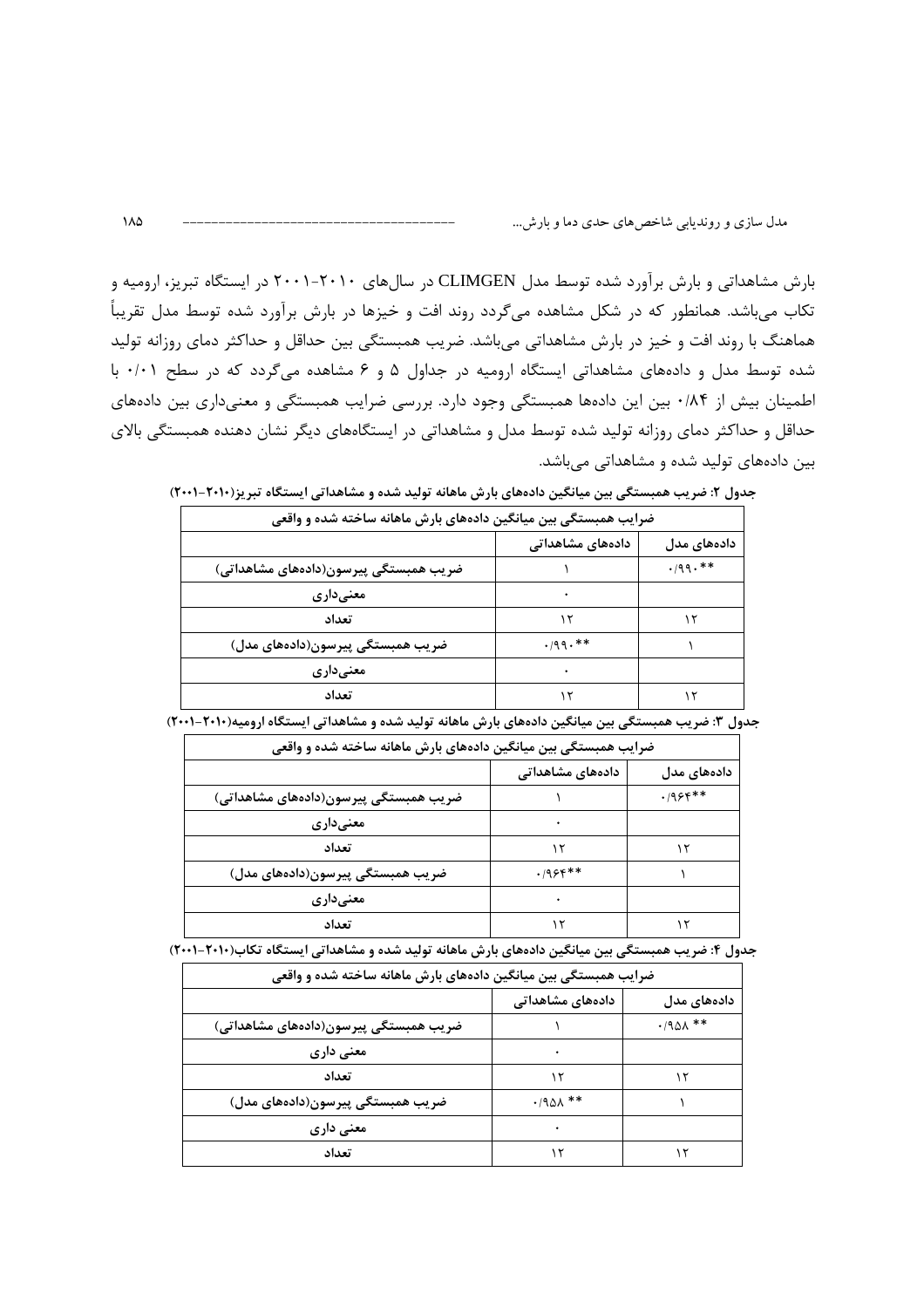





شکل۳: نمودار میانگین بارش ماهانه تولید شده و مشاهداتی ایستگاه ارومیه(۲۰۱۰-۲۰۰۱)



شکل۴: نمودار میانگین بارش ماهانه تولید شده و مشاهداتی ایستگاه تکاب(۲۰۱۰-۲۰۰۱)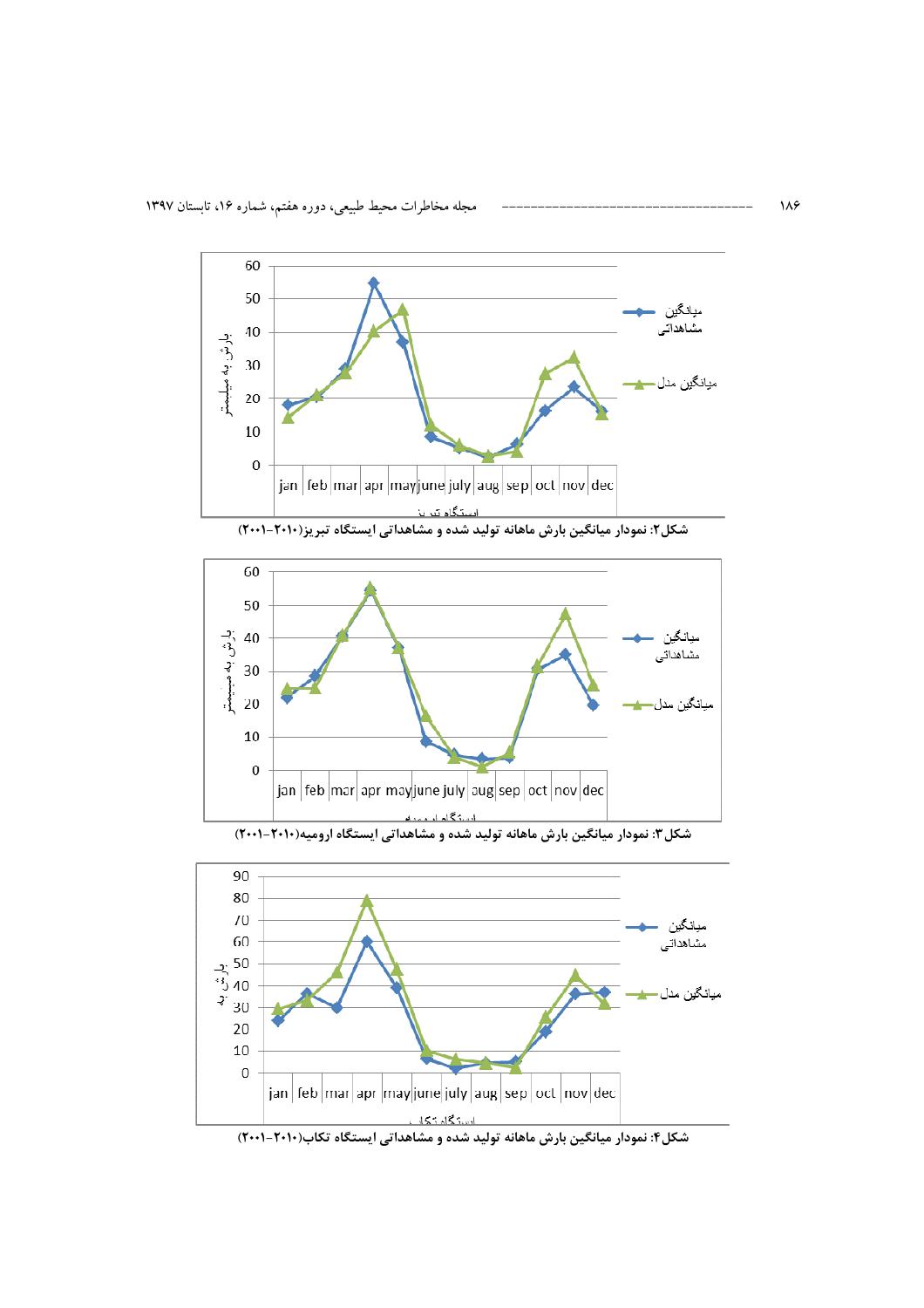| ضرایب همبستگی بین حداقل دمای روزانه ساخته شده و واقعی |                                                |                              |
|-------------------------------------------------------|------------------------------------------------|------------------------------|
|                                                       | دادەھای مشاھداتی                               | دادەھاي مدل                  |
| ضریب همبستگی پیرسون(دادههای مشاهداتی)                 |                                                | $\cdot$ $/$ $\wedge$ $+$ $*$ |
| معنىدارى                                              |                                                |                              |
| تعداد                                                 | ۳۶۵                                            | ۳۶۵                          |
| ضریب همبستگی پیرسون(دادههای مدل)                      | $\cdot$ $/$ $\wedge$ $\uparrow$ $\uparrow$ $*$ |                              |
| معنىدارى                                              |                                                |                              |
| تعداد                                                 | ۳۶۵                                            | ۳۶۵                          |

جدول ۵: ضریب همبستگی بین حداقل دمای روزانه تولید شده و مشاهداتی ایستگاه ارومیه

جدول ۶: ضریب همبستگی بین حداکثر دمای روزانه تولید شده و مشاهداتی ایستگاه تکاب

| ضرایب همبستگی بین حداکثر دمای روزانه ساخته شده و واقعی |                                         |                                         |
|--------------------------------------------------------|-----------------------------------------|-----------------------------------------|
|                                                        | دادەھای مشاھداتی                        | دادەھاي مدل                             |
| ضریب همبستگی پیرسون(دادههای مشاهداتی)                  |                                         | $\cdot$ / $\wedge$ $\uparrow$ $\vee$ ** |
| معنىدارى                                               |                                         |                                         |
| تعداد                                                  | ۳۶۵                                     | ۳۶۵                                     |
| ضریب همبستگی پیرسون(دادههای مدل)                       | $\cdot$ / $\wedge$ $\uparrow$ $\vee$ ** |                                         |
| معنىدارى                                               |                                         |                                         |
| تعداد                                                  | ۳۶۵                                     | ۳۶۵                                     |

در بین روشها و مدلهای آماری که برای بررسی مطالعات اقلیمی بکار می رود مدلهای سریهای زمانی برای بررسی روند تغییرات شاخصهای حدی دما و بارش و پیشبینی آنها استفاده شده است؛ زیرا سریهای زمانی توانایی زیادی در نمایش روند تغییرات در طول زمان و ارائه مدلهای مناسب برای پیشبینی مقادیر آینده را دارد. شکل ۵ نمودار شاخص FDO یا فراوانی روزهایی که دمای کمینه آنها کمتر از صفر درجه سانتیگراد باشد را نشان میدهد، همانطور که در این نمودار مشاهده می گردد فراوانی روزهای یخبندان روند یکنواخت و بدون تغییر با شیب تغییرات صفر روز در سال دارد. شکل۶ نمودار شاخص SU25 یا فراوانی روزهایی که حداکثر دمای آنها بیشتر از ۲۵ درجه سانتیگراد باشد را نشان میدهد که روزهای گرمسیری(تابستانی) در ایستگاه تبریز روند رو به افزایشی با شیب تغییرات ۰/۱۷+ روز در سال نشان میدهد. شکل ۷ نمودار شاخص R95p ایستگاه تبریز یا مجموع میانگین بارشی که از صدک ۹۵ بیشتر باشد را نشان میدهد، روند روزهای خیلی مرطوب یا روزهای با بارش سنگین در ایستگاه تبریز افزایشی با شیب تغییرات ۰۰/۴۶ روز در سال میباشد. شکل ۸ نمودار روند روزهایی که بارندگی آنها مساوی یا کمتر از ۱ میلیمتر است را نشان میدهد همانطور که در این نمودار مشاهده میگردد روند روزهای خشک متوالی افزایشی با شیب تغییرات ۱۰/۶۶ روز در سال میباشد. با توجه به موارد مذکور میتوان گفت که در ایستگاه تبریز که در شرق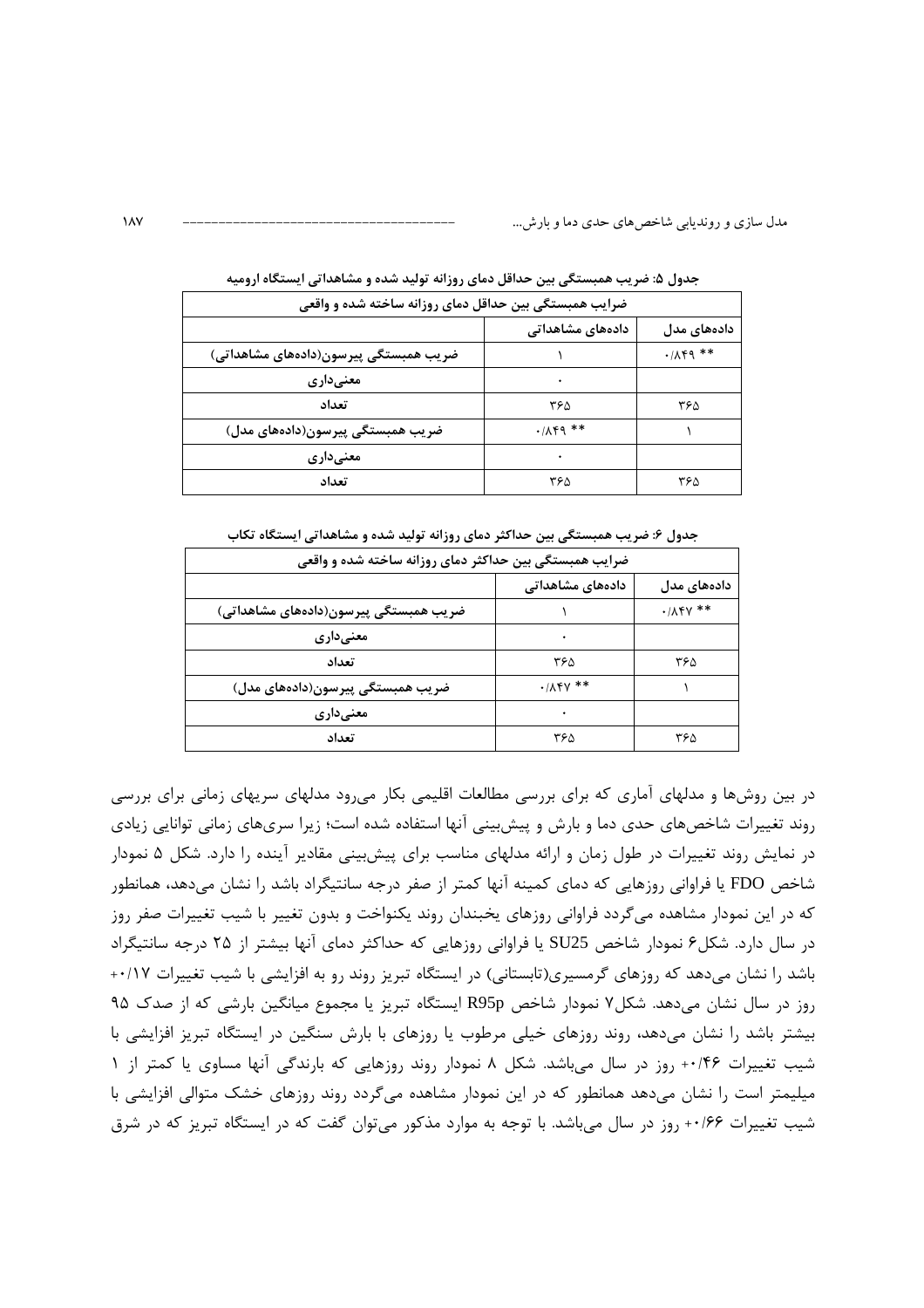vear



حوضه دریاچه ارومیه قرار دارد وضعیت افزایش دما و روزهای خشک متوالی و همچنین روزهای با بارش سنگین در چند دهه آینده آفزایش مییابد.

شکل۷: نمودار تحلیل روند R95p تبریز (۲۰۵۰-۲۰۲۰) شکل۸: نمودار تحلیل روند CDD تبریز (۲۰۵۰-۲۰۲۰)

yea

شکل ۹ نمودار فراوانی روزهایی که دمای کمینه آنها کمتر از صفر درجه سانتیگراد باشد و یا روزهای پخبندان در ایستگاه ارومیه را نشان می۵هد که روند آن یکنواخت و بدون تغییر با شیب تغییرات صفر میباشد. شکل ۱۰ نمودار فراوانی روزهایی که حداکثر دمای آنها بیشتر از ۲۵ درجه سانتیگراد باشد یا فراوانی روزهای تابستان در ایستگاه ارومیه را نشان میدهد که روند آن روبه افزایش با شیب تغییرات ۰۰/۱۲+ روز در سال میباشد. شکل ۱۱ نمودار فراوانی مجموع میانگین بارشی که از صدک ۹۵ بیشتر باشد یا فراوانی روزهای بارش سنگین در ارومیه را نشان می دهد، همانطور که در نمودار مشاهده می گردد روزهای با بارش سنگین روند افزایشی با شیب تغییرات ۱/۵۷+ روز در سال دارد. شکل ۱۲ نمودار فراوانی روزهایی که بارندگی آنها مساوی یا کمتر از ۱ میلیمتر باشد و یا روزهای خشک متوالی را نشان می دهد همانطور که در این نمودار ملاحظه می گردد روند روزهای خشک متوالی روبه افزایش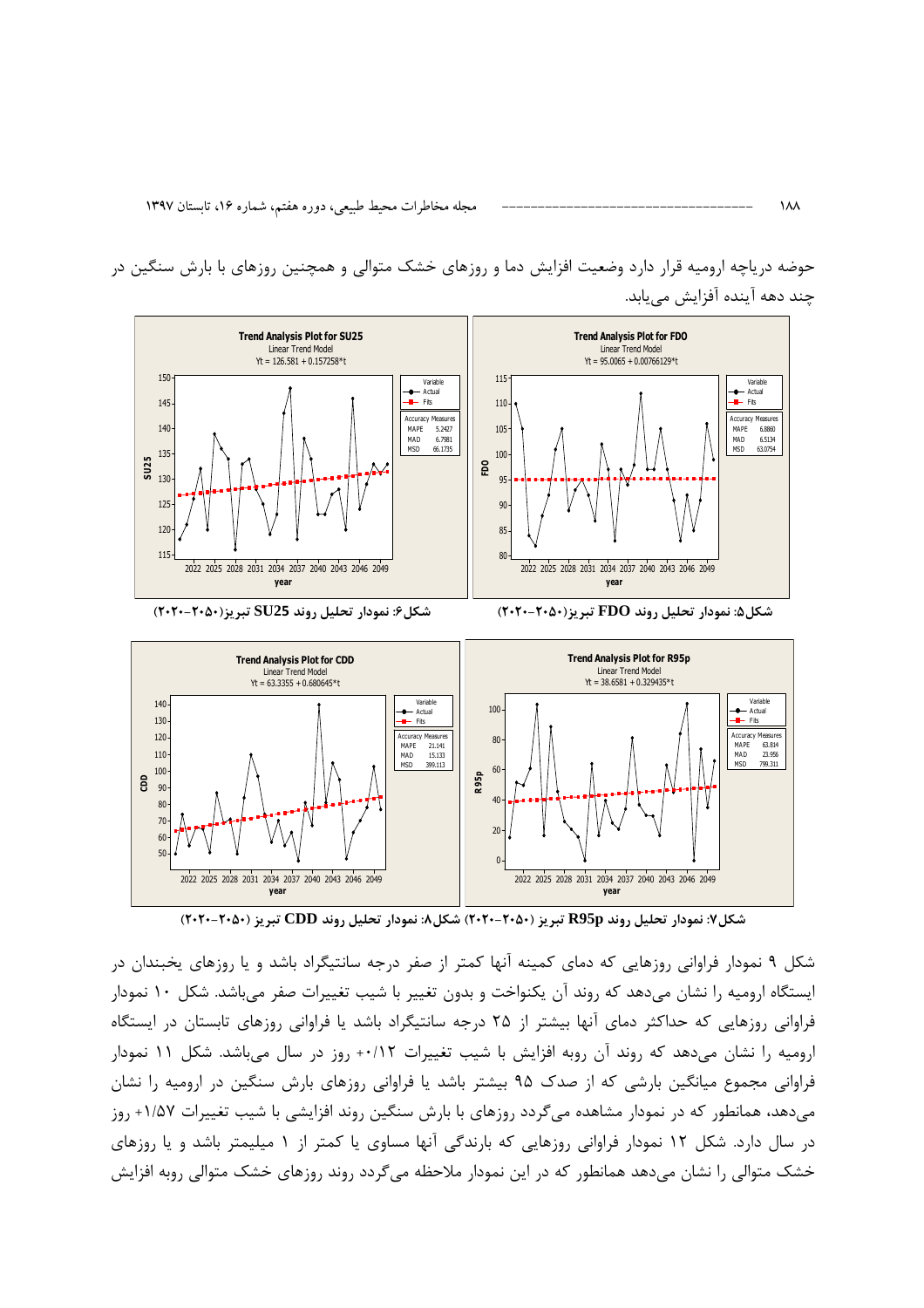با شیب تغییرات ۰۰/۵۰+ روز در سال می باشد. با توجه به موارد فوق می توان گفت که در ایستگاه ارومیه که در غرب دریاچه ارومیه قرار دارد فراوانی روزهای تابستان و روزهای خشک متوالی در این ایستگاه روبه افزایش و همچنین روزهای با بارش سنگین در سه دهه آینده روند افزایشی نشان می دهد.



شکل۹: نمودار تحلیل روند FDO ارومیه (۲۰۵۰–۲۰۲۰) شکل۱۰: نمودار تحلیل روند SU25 ارومیه (۲۰۵۰–۲۰۲۰)



شکل۱۱: نمودار تحلیل روند R95p ارومیه (۲۰۵۰–۲۰۲۰) شکل۱۲: نمودار تحلیل روند CDD ارومیه (۲۰۵۰–۲۰۲۰)

شکل ۱۳ نمودار فراوانی روزهایی که دمای کمینه آنها کمتر از صفر درجه سانتیگراد باشد یا روزهای یخبندان در ایستگاه تکاب را نشان میدهد، روند روزهای یخی در این ایستگاه در سه دهه آینده افزایشی با شیب تغییرات ۰/۴۴ روز در سال میباشد. شکل۱۴ نمودار فراوانی روزهای که دمای آنها بیشتر از ۲۵ درجه باشد یا روزهای تابستان را با روند روبه كاهش با شيب تغييرات ٠/٠٩- روز در سال را نشان مىدهد. شكل1۵ نمودار مجموع ميانگين بارشي كه از صدک ۹۵ بیشتر باشد یا فراوانی روزهای با بارش سنگین را در سه دهه آینده نشان می۵هد که روند آن روبه کاهش با شیب تغییرات ۰/۷۲- روز در سال می باشد. شکل ۱۶ نمودار فراوانی روزهایی که بارندگی آنها مساوی یا کمتر از ۱ میلیمتر باشد و یا روزهای خشک متوالی را نشان میدهد همانطور که در این نمودار ملاحظه میگردد روند فراوانی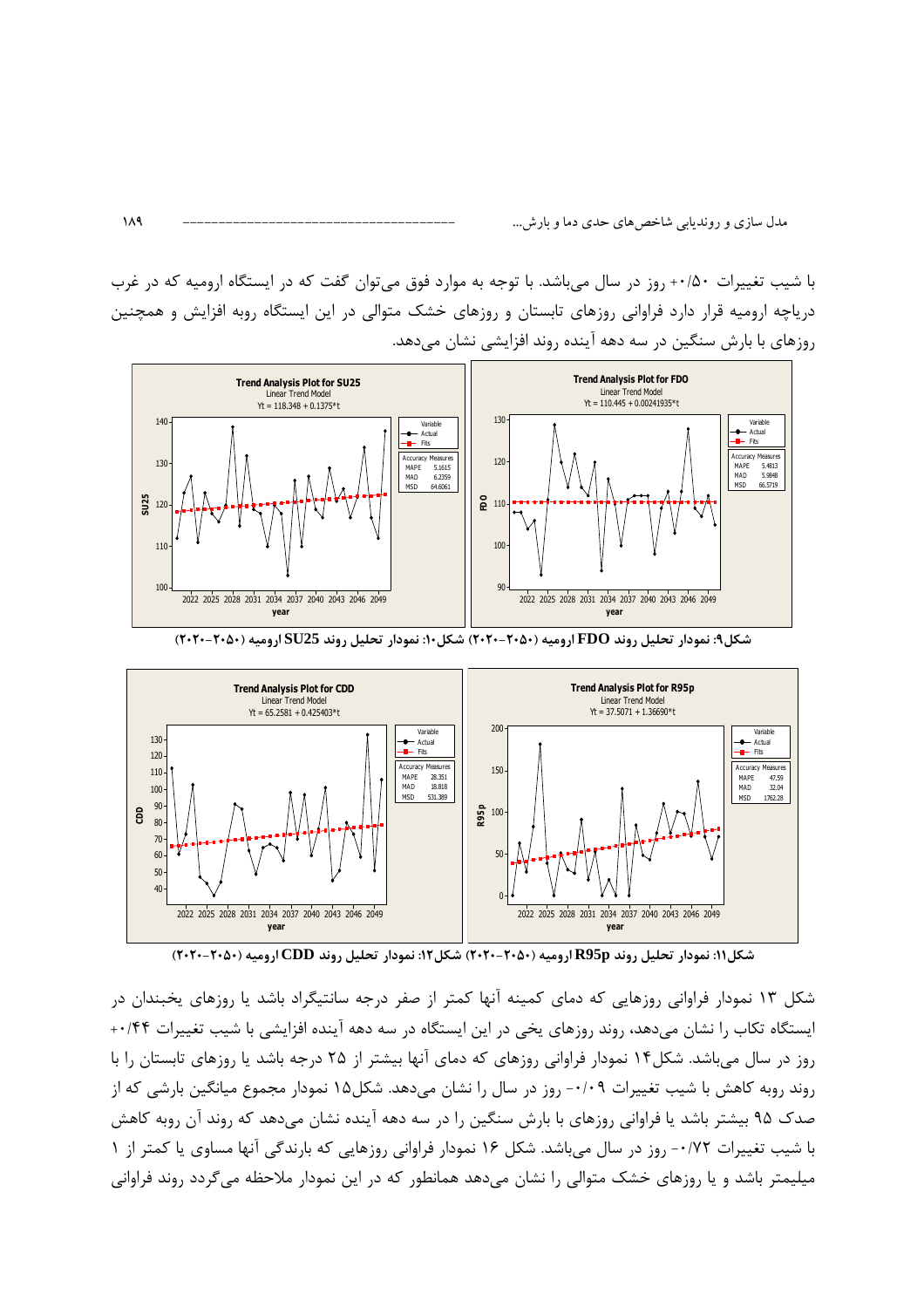روزهای خشک متوالی روبه کاهش با شیب تغییرات ۱۶۶۰- روز در سال می باشد. با توجه به موارد فوق الذکر می توان گفت که در ایستگاه تکاب در دهههای آتی روند فراوانی روزهای یخبندان افزایشی بوده و از طرف دیگر فراوانی روزهای تابستان، روزهای بارش سنگین و روزهای خشک متوالی روبه کاهش می گذارد.



شکل۱۵: نمودار تحلیل روند R95p تکاب (۲۰۵۰-۲۰۲۰) شکل۱۶: نمودار تحلیل روند CDD تکاب (۲۰۵۰-۲۰۲۰)

### نتىجەگىرى

هدف از پژوهش حاضر مدلسازی و پیشبینی روند متغییرهای اقلیمی با استفاده از روشهای آماری ریز مقیاس نمایی و تولید داده مصنوعی می باشد. در این تحقیق به منظور دست یابی به این اهداف، ابتدا دادههای اقلیمی دما، بارش، ساعات آفتابی و … طی دوره ۱۹۸۱ تا ۲۰۱۰ از سازمان هواشناسی اخذ گردید. سپس با استفاده از مدل آماری CLIMGEN و دادههای مشاهداتی دما، بارش و… سه ایستگاه منتخب حوضه، دادههای دوره ۲۰۵۰-۲۰۲۰ تولید شد. در ادامه با دادههای شبیهسازی شده (۲۰۵۰–۲۰۲۰)، شاخصهای حدی دما و بارش با استفاده از نرم افزار RClimDex بدست آمده و با توجه به هدف مورد مطالعه که بررسی روزهای سرد، گرم، مرطوب و خشک و آزمون

 $19.$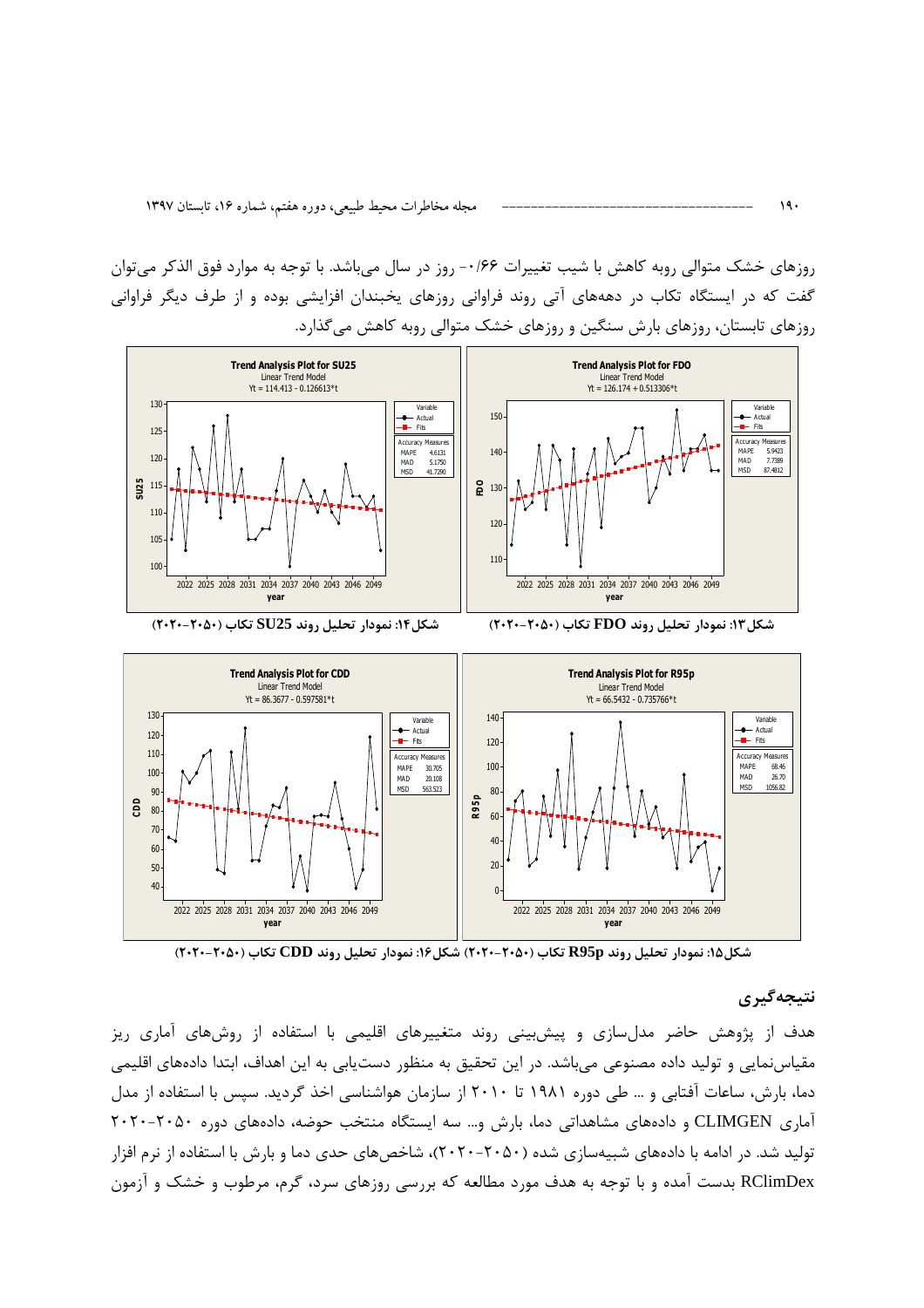وجود روند در آینده میباشد، ۴ شاخص از ۲۷ شاخص حدی که شامل روزهای یخبندان، روزهای گرمسیری، روزهای خیلی مرطوب و فراوانی روزهای خشک متوالی است، مورد بررسی قرار گرفتند. در نهایت با استفاده از MINITAB و مدل سریهای زمانی روند شاخصهای اقلیمی در ایستگاههای منتخب حوضه دریاچه ارومیه ترسیم شد و میزان شیب تغییرات با استفاده از آزمون ناپارامتری تخمینگر شیب سن بدست آمد. برای صحت سنجی و ارزیابی مدل، توسط دادههای مشاهداتی دوره ۱۹۸۱ تا ۲۰۰۰ به پیش بینی دادههای دوره ۲۰۱۰–۲۰۰۱ بوسیله مدل پرداخته شد. سپس همبستگی و میزان خطای MAE و RMSE بین دادههای تولید شده با دادههای مشاهداتی توسط SPSS و EXCEL بدست آمد. بیش ترین میانگین خطای مطلق بارش در ایستگاه ارومیه با ۴/۶۹ میلیمتر و کم ترین آن در ایستگاه تبریز با ۳/۰۷ میلیمتر اندازهگیری شد. بیشترین میزان مجذور میانگین مربعات خطای بارش در ایستگاه تكاب با ۶/۴ ميليمتر و كمترين آن در ايستگاه تبريز ۴/۰۱ ميليمتر بدستآمد. نتايج مطالعات پيشين در اين منطقه از جمله تحقیق خورشیددوست و همکاران(۱۳۹۲) رضایی بنفشه و همکاران(۱۳۹۴) بهطور کلی نشان دهنده افزایش روند روزهای گرمسیری و کاهش روند روزهای بارش سنگین میباشد. در این تحقیق مدلسازی و پیشبینی روند تعداد روزهای رویدادهای حدی دما و بارش آینده بررسی شده است. نتایج این تحقیق حاکی از افزایش و کاهش روند رویدادهای حدی دما و بارش در ایستگاههای منتخب طی سه دهه آینده از جمله افزایش روند روزهای تابستان (با شیب تغییرات بین ۰/۱۲+ تا ۰/۱۷+ روز در سال)، افزایش روزهای خیلی مرطوب (بین ۰/۴۶+ تا ۱/۵۷+ روز در سال) و روزهای خشک متوالی (بین ۱۶۶+ تا ۱۵۰+ روز در سال) در ایستگاههای منتخب واقع در غرب و شرق حوضه می باشد. همچنین افزایش روند روزهای یخبندان (با شیب تغییرات ۰/۴۴+ روز در سال) و کاهش روند روزهای تابستان (با ۰/۰۹- روز در سال)، کاهش روزهای خیلی مرطوب (با ۰/۷۲- روز در سال) و روزهای خشک متوالی (با ۱۶۶– روز در سال) در ایستگاه منتخب جنوب حوضه پیش بینی گردید.

منابع

امیدوار، کمال، سالاری، حسین، (۱۳۹۲). مطالعه روند تغییرات گرما و بارش در غرب و شمال غرب ایران با استفاده از روشهای پارامتری و ناپارامتري، مجله جغرافيا. شماره ٢٧، صص ٢٨٨-٢٧١.

جهانبخش اصل، سعید و یوسف قویدل رحیمی، (۱۳۸۳). مدل سازی روند بارش و پیش بینی خشکسالیهای حوضه آبریز دریاچه ارومیه، جغرافیا و برنامهریزی، شماره ۱۷، صص۵۲-۳۳.

خورشیددوست، علیمحمد، زنگنه، سعید، زارعی، یوسف، (۱۳۹۲). تحلیل و بررسی روند تغییرات شاخصهای حدی دما و بارش در کرمانشاه(۱۹۶۱-۲۰۰۹)، سی و دومین گردهمایی و نخستین کنگره بینالمللی تخصصی علوم زمین، سازمان زمینشناسی و اکتشافات معدنی کشور.

رحیم زاده، فاطمه، هدایت دزفولی، اکرم، پور اصغریان، آرزو، (۱۳۹۰). ارزیابی روند و جهش نمایههای حدی دما و بارش در استان هرمزگان، جغرافيا و توسعه. شماره ۲۱، صص ۱۱۶-۹۷.

رشيد نيقي، علي، مجنوني هريس، ابولفضل، ناظمي، امير حسين و دلير حسن نيا، رضا، (١٣٨٩). ارزيابي مدل CLIMGEN و پيش بيني اطلاعات هواشناسی برای منطقه تبریز، اولین کنفرانس بین المللی مدل سازی گیاه؛ آب؛ خاک و هوا، دانشگاه شهید باهنر کرمان.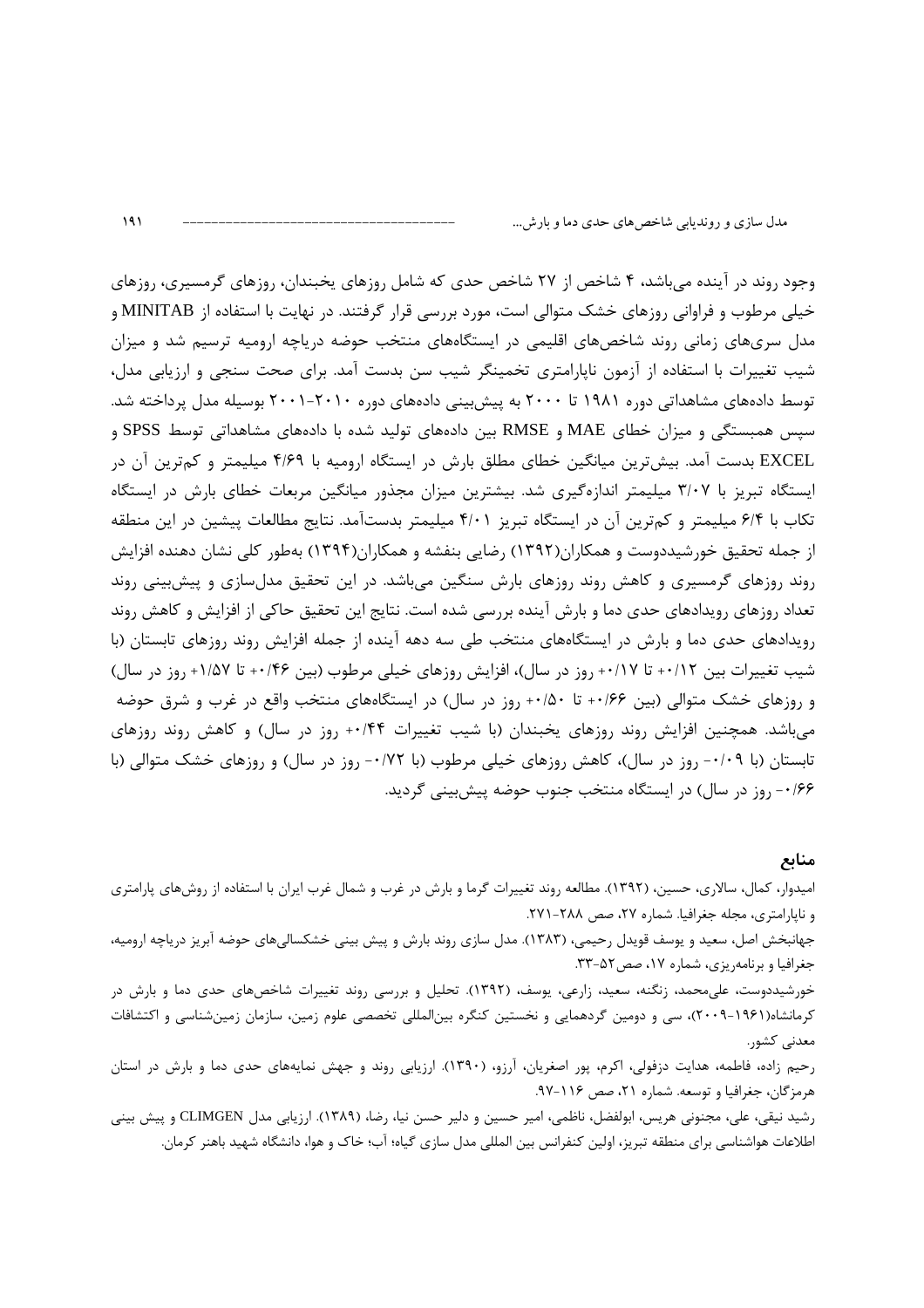رضایی بنفشه، مجید، سرافروزه، فاطمه، جلالی، طاهره، (۱۳۹۰). بررسی روند دما و بارشهای روزانه حدی در حوضه دریاچه ارومیه، نشریه جغرافیا و برنامهریزی. سال۱۶، شماره ۳۸، صص ۷۴-۴۳.

رضایی بنفشه، مجید، نجفی، محمد سعید، نقی زاده، حبیبه، آب خرابات، شعیب، (۱۳۹۴). واکاوی رفتار بارشهای حدی در ارتباط با عوامل موثر بر بارش در غرب و شمالغرب، جغرافيا و مخاطرات محيطي. ش۱۳، صص۱۵۳–۱۳۳.

عليجاني، بهلول، محمودي، پيمان، سليقه، محمد، ريگي چاهي، الله بخش، (١٣٩٠). بررسي تغييرات كمينهها و بيشينههاي سالانه دما در ايران، فصلنامه تحقيقات جغرافيايي. شماره٣، صص ١٢٢-١٠٢.

فرج زاده، منوچهر، فيضي، وحيد، (١٣٩١). ارزيابي تغييرات اقليم ايستگاه تبريز در دوره آماري٢١٠٠-٢٠١٠ با استفاده از ريزمقياس نمايي دادههای مدل LARS-WG، فصلنامه جغرافیایی سرزمین. شماره ۳۳، صص۷۶-۶۳.

Arnold, CD., Elliot, WJ., (1996), CLIMGEN Weather Generator Predictions of Seasonal Wet and Dry Spells in Uganda. Trans of ASAE 39(3): 969-972.

Alexander, LX., Zhang, TC., Peterson, J., Caesar, B., Gleason, A., Klein Tank, M., Haylock, D., Collins, B., Trewin, F., Rahimzadeh, A., Taghipour, K., Rupa Kumar, J., Revadekar, G., Griffiths, L., Vincent, D., Stephenson, J., Burn, E., Aguilar, M. Brunet, M., Taylor, M., New, P., Zhai, M., Rusticucci, J. L., Vazquez- Aguirre. (2006), Global observed changes in daily climate extremes of temperature and precipitation, J. Geophys. Res. D05109, doi: 10.1029/2005JD006290.

Danuso, F., (1997), CLIMAK reference manual. DPVTA, University of Udine, Italy, 36 p.

Johnson, GL., Hanson, CL., Hardegree SP., and Ballard, EB., (1996), Stochastic Weather Simulation: Overview and analysis of two commonly used models. Journal of Applied Meteorology 35: pp: 1878-1896.

Khan, MS, Coulibaly, P., & Dibike, Y., (2006), Uncertainty analysis of statistical downscaling methods. Journal of Hydrology, 319(1), pp: 357-382.

Kou, X.Ge, J., Wang, Y., & Zhang, C., (2007), Validation of the weather generator CLIGEN with daily precipitation data from the Loess Plateau, China. Journal of Hydrology, 347(3), pp: 347-357.

Oyamakin, O., Ayoola, F., Tolulope dare, O., (2010), time series analysis of rainfall and temperature in south-west Nigeria. the Pacific journal of science and technology.volume11,number2.pp:552-564.

McKague, K, Rudra, R., & Ogilvie, J., (2003, July). CLIMGEN-A Convenient Weather Generation tool for Canadian Climate Stations. In Meeting with the CSAE/SCGR Canadian society for engineering in agricultural food and biological systems, Montreal, Quebec, July (pp. 6-9).

Moreira, EE., Paulo, AA., Pereira, LS., & Mexia, JT. (2006), Analysis of SPI drought class transitions using log-linear models. Journal of Hydrology, 331(1), pp: 349-359.

Richardson, CW., Wright, DA., (1984), WGEN: A model for generating daily weather variables. USDA, Agricultural Research Service ARS-9.

Salmi, T., Maatta, A., Anttila, P., Ruoho-Airola, T., and Amnell, T., (2002), Detecting trends of annual values of atmospheric

pollutants by the Mann–Kendall test and Sen's slope estimates. Publications on Air Quality, Helsinki , Finland. 31p.

Selker, JS., and DA., Haith. (1990), Development and testing of single-parameter precipitation distributions. Water Resources Research. 26(11): pp: 2733-2740.

Semenov, MA., Brooks, RJ., Barrow, EM., & Richardson, CW., (1998), Comparison of the WGEN and LARS-WG stochastic weather generators for diverse climates. Climate Research, 10(2),pp: 95-107.

Sen, PK., (1968), Estimates of the regression coefficient based on Kendall's tau. Journal of American Statistical Association. 63: 1379–1389.

Semenov, MA., Jamieson, PD., (1999), Using weather generators in crop modeling. In: CLIMAG Geneva Workshop, Geneva, Switzerland, September 28-29.

Sharpley, AN., Williams, JR., (1990), EPIC-Erosion/Productivity Impact Calculator: 1. Model Documentation. US Department of Agriculture Technical Bulletin No. 1768, 1835 p.

Stockle, CO., Steduto, P., Allen, RG., (1998), Estimating daily and daytime mean VPD from daily maximum VPD. 2th Congress of the European Society of Agronomy, Nitra, The Slovak Republic.

Stöckle, CO. GS., Campbell, R., Nelson., (1999), ClimGen manual. Biological Systems Engineering Department, Washington State University, Pullman, WA, 28 p.

Stockle, CO., Nelson, R., Donatelli, M., Castellvi, F, (2001), ClimGen: a flexible weather generation program. In: Proceedings of the Second International Symposium on Modelling Cropping Systems, July 12-19, 2001, Florence, Italy,

pp.229-230.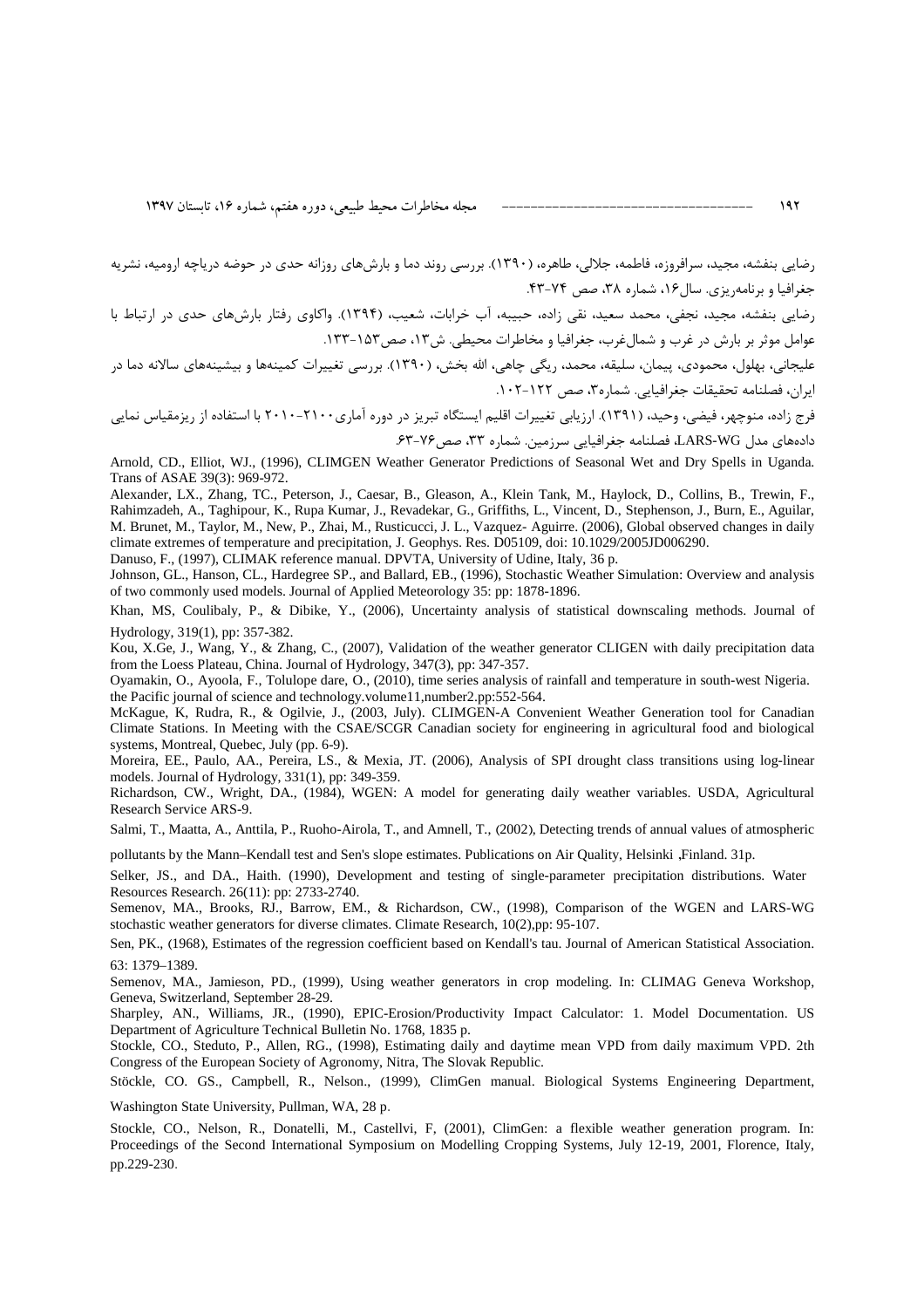Theil H., (1950), A rank-invariant method of linear and polynomial regression analysis, part 3. Netherland Akademie van Wettenschappen, Proceedings. 53. pp. 1397–1412.

Zhang, XC., Garbrecht, JD., (2003), Evaluation of CLIGEN precipitation parameters and their implication on WEPP runoff and erosion prediction. Transactions of the ASAE, 46(2), 311.